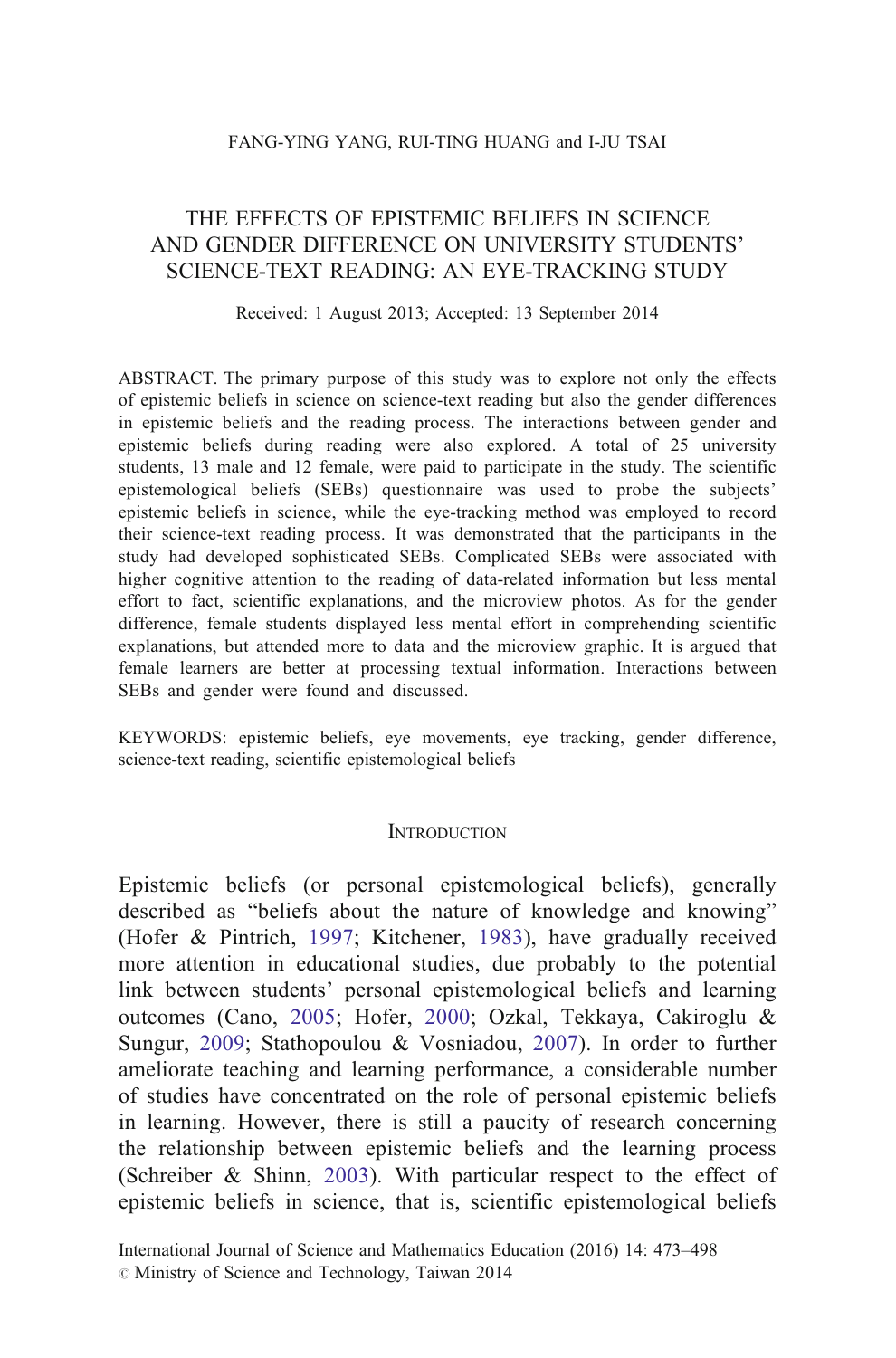(SEBs), on the effectiveness and efficiency of science learning, previous research has already explored the associations between SEBs, motivation in learning science (Lin, Deng, Chai & Tsai, [2013](#page-23-0)), and conceptions of learning science (Liang  $\&$  Tsai, [2010\)](#page-23-0). Nevertheless, a limited number of studies have investigated the relationship between SEBs and the science learning process.

In learning academic subjects, reading has been well recognized as a crucial way of obtaining subject-related knowledge. Scientific knowledge, which consists of complicated domain structures and abstract content, is usually presented by both written text and graphical representations. An early review by Mayer & Moreno ([2002\)](#page-24-0) suggested that the simultaneous use of text and pictures in the learning environment could help students achieve more favorable learning outcomes. Another recent study by Starbek, Starcic Erjavec & Peklaj [\(2010](#page-25-0)) revealed that the use of multimedia instruction could be closely linked to better learning comprehension and knowledge acquisition. However, how readers with different epistemic beliefs in science process complicated science texts with multimedia representations has not been examined. Moreover, in the literature, a limited amount of research has been conducted on the role of gender differences in the reading of science texts. Actually, previous studies have already shown that the inborn differences between males and females could be one of the critical factors that potentially affect learning effectiveness and efficiency (Flores, Coward & Crooks, [2010](#page-23-0)– 2011; Kaushanskaya, Marian & Yoo, [2011](#page-23-0)). Accordingly, whether gender differences exist in the science reading process should be worthy of further discussion in this study.

In recent years, educational research has increasingly concentrated on the use of eye-tracking technology because of the capacity of eye trackers to record online cognitive activities (e.g. She & Chen, [2009;](#page-24-0) Yang, Chang, Chien, Chien & Tseng, [2013](#page-25-0), Anderson, Love & Tsai [2014](#page-22-0)). Several studies have demonstrated that eye movement data could give professionals and practitioners in the educational field further insights and could shed more light on the future development and design of multimedia learning (Hyönä, [2010;](#page-23-0) Liu, Lai & Chuang, [2011](#page-23-0); Slykhuis, Wiebe & Annetta, [2005](#page-24-0); Yang et al., [2013\)](#page-25-0). It is noted that although there is a growing interest in the application of eye-tracking methods to science learning studies, relatively little attention has been paid to investigating the relationship between learner characteristics and the process of science learning. Hence, attempts were made in this study to investigate the relationship between learner character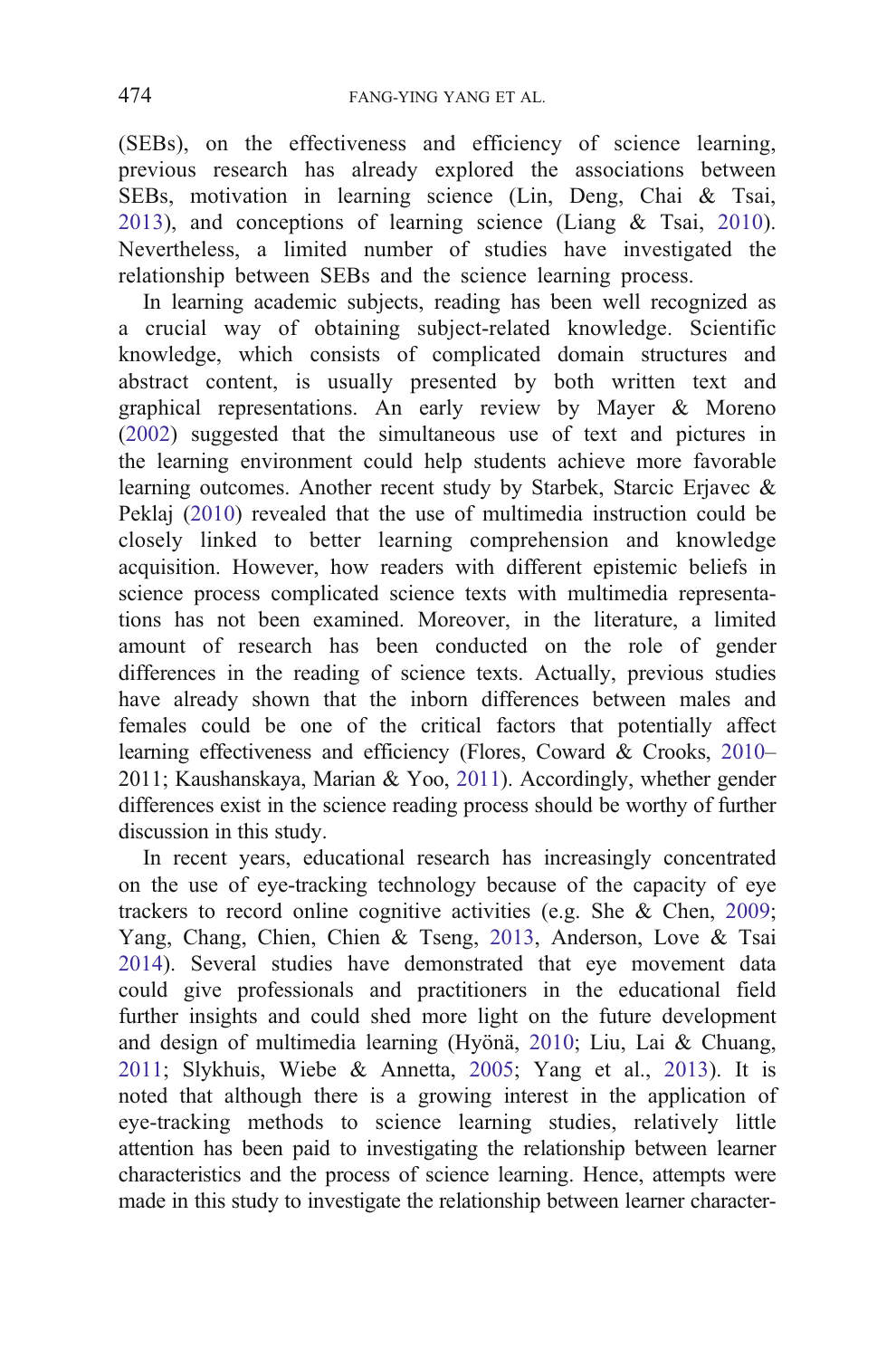istics including SEBs and gender, and the process of science reading indicated by eye movement patterns.

# LITERATURE REVIEW

# The Roles of Epistemic Beliefs in Science in Science Learning and Reading

Personal epistemic beliefs have been one of the key issues in previous educational studies, probably because of the close connection between students' epistemic beliefs and their learning performance. More specifically, in terms of the theoretical development of epistemology, although there are several different perspectives and viewpoints regarding the dimensionality and disciplinary differences in personal epistemology (Hofer, [2000;](#page-23-0) Lin et al., [2013](#page-23-0)), it is agreed that epistemic beliefs could play a central role in affecting student learning and comprehension (Cano, [2005](#page-22-0); Hofer, [2000;](#page-23-0) Ozkal et al., [2009;](#page-24-0) Stathopoulou & Vosniadou, [2007\)](#page-25-0). For instance, an early report by Cano & Cardelle-Elawar ([2004\)](#page-22-0) indicated that students' epistemic beliefs could be closely linked to their academic performance. Another related study by Trautwein & Lüdtke [\(2007](#page-25-0)) revealed that students who have a higher belief in the certainty of knowledge are likely to have a lower level of academic achievement.

In view of the key impacts of personal epistemic beliefs on students' learning outcomes, there has been a recent growing interest in investigating the relationship between SEBs and learning in science (e.g. Tsai, Ho, Liang, & Lin [2011a;](#page-25-0) Lin et al., [2013](#page-23-0)). SEBs, which refer to individual beliefs about the nature of scientific knowledge and knowing, were initially derived from students' personal epistemic views in the domain of science (Lin et al., [2013;](#page-23-0) Liang & Tsai, [2010](#page-23-0)). Relevant studies have indicated that SEBs are one of the key components that could potentially affect the effectiveness and efficiency of science learning. For instance, in a prior review, Stathopoulou & Vosniadou [\(2007](#page-25-0)) showed that physics-related epistemological beliefs could be closely related to secondary school students' physics conceptual understanding. In another recent report, Liang & Tsai [\(2010](#page-23-0)) further revealed that the source and justification aspects of science major college students' SEBs could be a key factor influencing their conceptions of science learning.

Based on the findings of previous studies, it is reasonable to conclude that SEBs would also affect science-text reading behaviors. Several recent studies support such a conclusion. For example, Strømsø, Bråten & Britt ([2011\)](#page-25-0) found that readers who believed in personal interpretations and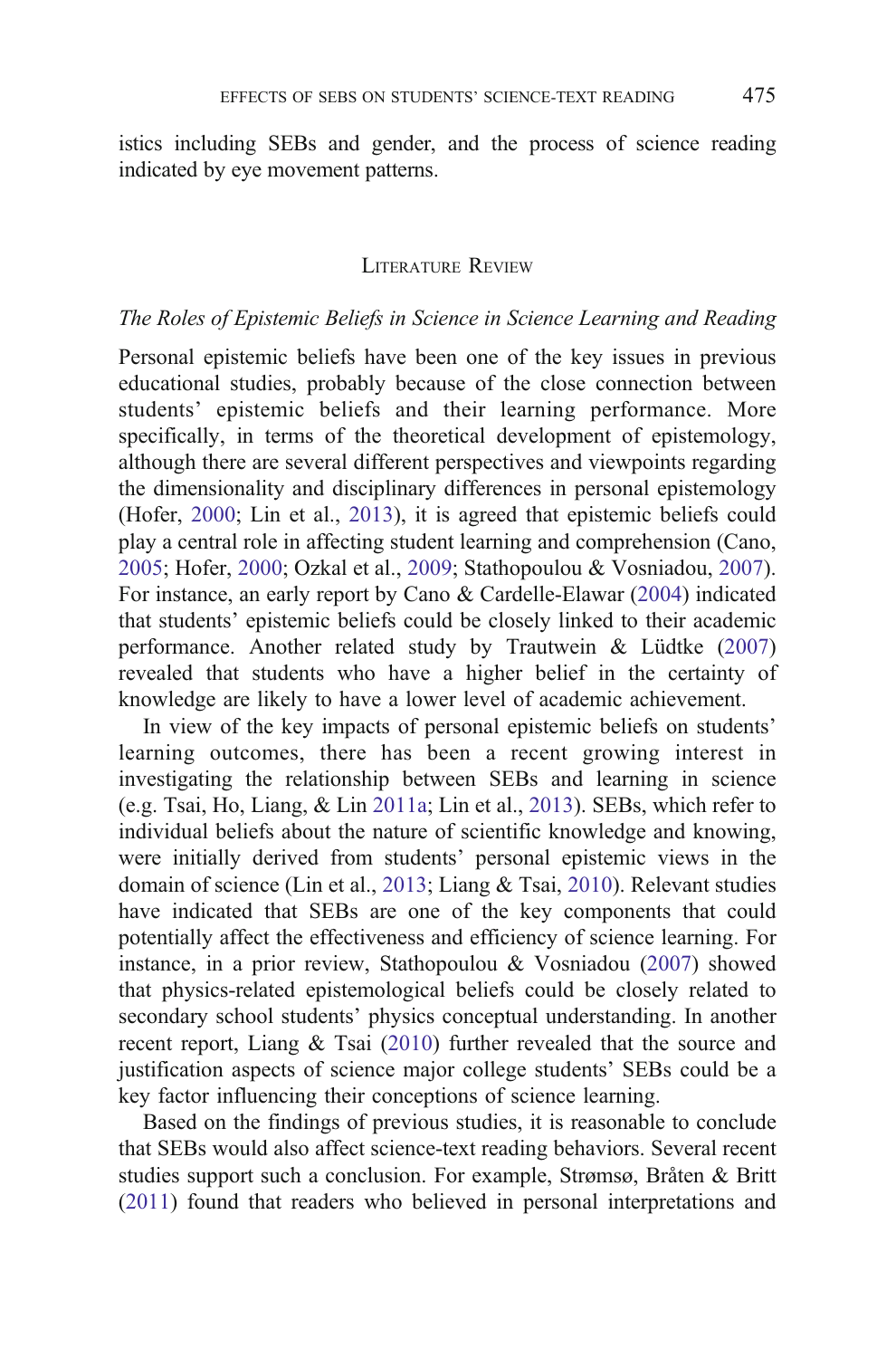knowledge justification would exercise various criteria for evaluating the trustworthiness of science texts. Yang, Chen & Tsai [\(2013b\)](#page-25-0) showed a similar result that students with more complicated epistemic beliefs in science would be more likely to evaluate online information about a science issue from different angles. Kendeou, Muis & Fulton [\(2011](#page-23-0)) demonstrated that readers adjust their text comprehension processes as a function of the interaction between epistemic beliefs and text structure. In addition, Ferguson & Bråten ([2013\)](#page-23-0) found that multiple text comprehension was associated with readers' beliefs about the sources of and justification of knowledge. Inferring from the previous study reports, it is hypothesized in this study that SEBs should play an important role in mediating the processing of scientific information.

# Reading of Science Texts as Reading of Multimedia Materials and Gender Differences

Mayer's cognitive theory of multimedia learning originated from Paivio's dual-coding theory (Mayer & Sims, [1994\)](#page-24-0), which theorizes that cognitive information could be processed through either the visual or the verbal channel (Reed, [2006](#page-24-0)). It has been shown that multimedia materials are widely used in present-day education to improve student achievement. Mayer ([2003\)](#page-24-0) has suggested that "the promise of multimedia learning is that students can learn more deeply from well-designed multimedia messages consisting of words and pictures than from more traditional modes of communication involving words alone" (pp. 125). Given that scientific knowledge is usually communicated and transmitted by both written and graphical forms of representation, reading of science texts therefore involves the processing of both verbal and visual information. Hence, how an individual reads and learns from science texts is an issue closely related to multimedia learning.

However, although how science learners process multimedia information has gained increasing attention from science education researchers (e.g. She & Chen, [2009](#page-24-0); Yang et al., [2013a\)](#page-25-0), relatively little work has been devoted to investigating the role of gender. Gender differences have been one of the focal points in psychological and educational studies probably owing to the innate differences between men and women. A recent review on the brain studies of the past 20 years confirms gender differences in the brain structure (Ruigrok, Salimi-Khorshidi, Lai, Baron-Cohen, Lombard, Tait & Suckling, [2014](#page-24-0)). As far as science learning is concerned, the gender issue also attracts considerable research attention (e.g. Sanchez & Wiley, [2010;](#page-24-0) Yang & Anderson, [2003](#page-25-0)). Studies have reported that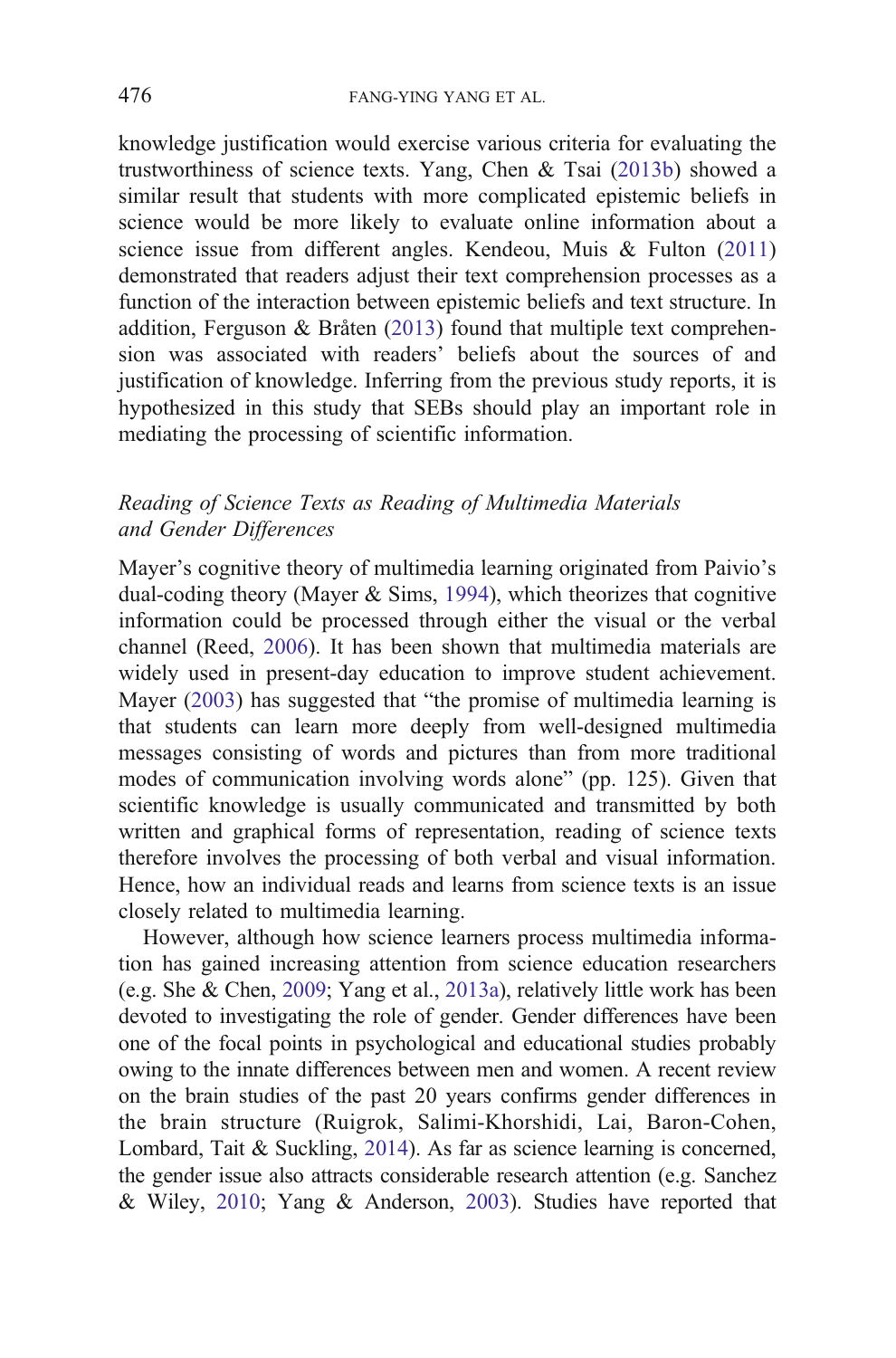males are judged to have better performance in mental and spatial ability tests than their female counterparts (Flores et al., [2010](#page-23-0)–2011), whereas it has been found that women are superior to men in language learning performance such as "verbal fluency and synonym-generation" (Kaushanskaya et al., [2011,](#page-23-0) p. 24). In another study, Lowrie & Diezmann [\(2011\)](#page-23-0) revealed that "Boys outperformed girls on graphical languages that required the interpretation of information represented on an axis and graphical languages that required movement between two and three-dimensional representations" (p. 109).

In the literature related to multimedia learning, some gender effects have been identified. For example, an early game-based learning study by Passig & Levin ([1999\)](#page-24-0) demonstrated that male and female learners have a different need for multimedia learning interfaces. That is, compared with male learners, females tend to have a preference for verbal learning interfaces and multicolored designs. Although prior studies have indicated that redundant information in multimedia learning environments could lead to learners' information overload, some researchers have shown that males benefit from a dual mode presentation of text (text with redundant speech), while females gain more from a single mode presentation (Riding & Grimley, [1999;](#page-24-0) Flores et al., [2010](#page-23-0)–11). On the other hand, when the material is presented in two distinct types of mode (i.e. verbal and graphics), Coward, Crooks, Flores & Dao [\(2012\)](#page-22-0) found that the gender effect was apparent not on the modes of presentation but on the comprehension of the text. In sum, it is apparent that a gender effect exists in the process of information decoding and knowledge construction. Therefore, based on previous study suggestions, it is necessary that the gender difference should be one of the critical issues in this study in order to further clarify the process of science reading.

# The Use of Eye-Tracking Technology in Exploring the Process of Science Learning

Over the past few decades, academic studies have shown that eyetracking technology has been successfully applied in different research fields such as behavioral brain research, cognitive psychology, memory, and language studies (Barnes, [2008](#page-22-0); Kowler, [2011;](#page-23-0) Kreiner, Sturt & Garrod, [2008](#page-23-0); Rayner, [1998](#page-24-0), [2009](#page-24-0)). Recently, growing attention has been paid to using eye-tracking technology in educational studies, maybe because eye-tracking data could give researchers in educational fields a better understanding of participants' learning and information processing. van Gog & Scheiter [\(2010](#page-25-0)) indicated that "for research on multimedia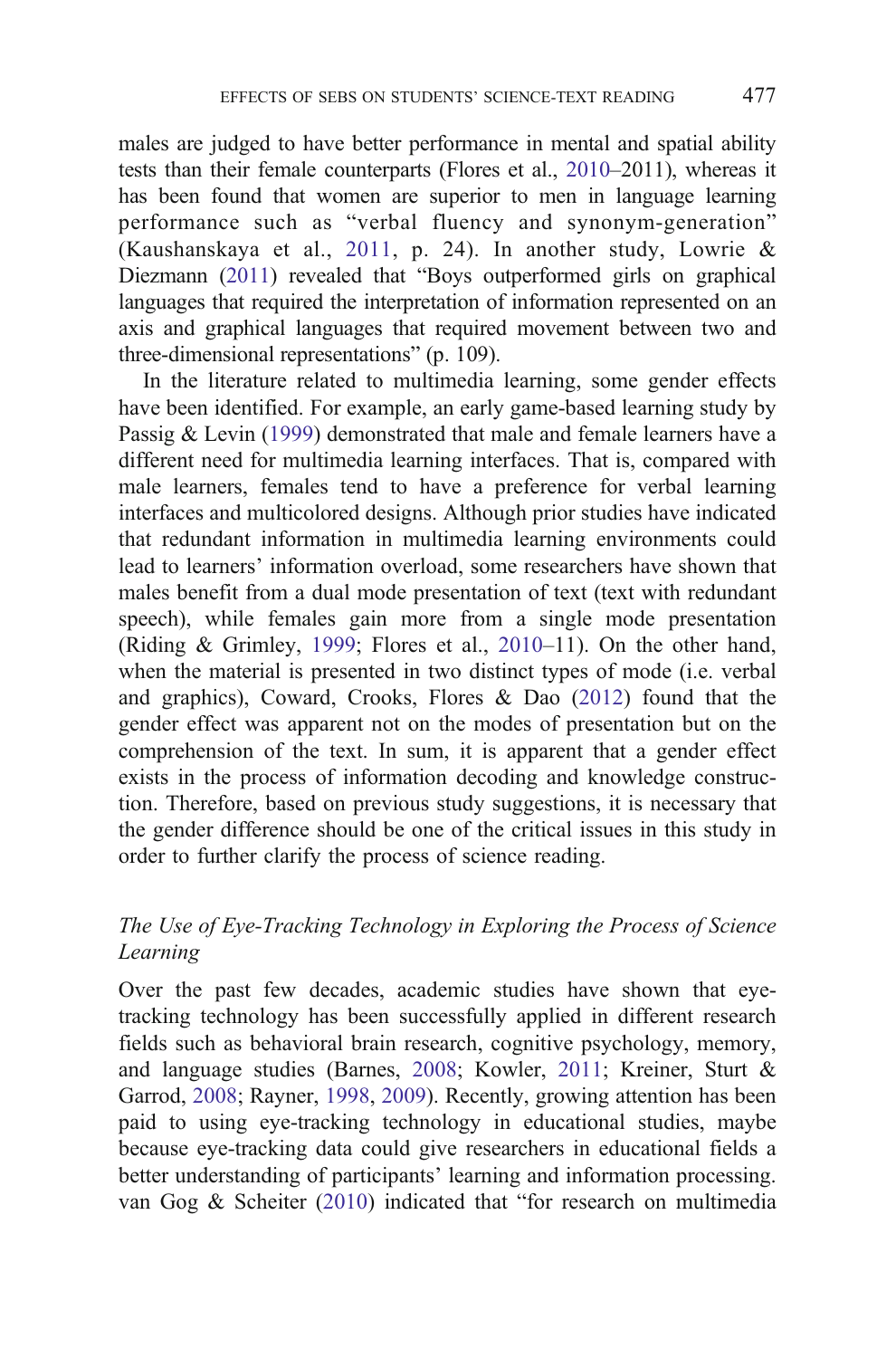multi-representational learning materials, eye tracking can provide unique information concerning what medium or representations are visually attended to, in what order, and for how long" (p. 95). Liu et al. [\(2011](#page-23-0)) further suggest that "real-time eye-tracking measurements can be valuable in the support and validation of conclusions generated by earlier multimedia studies" (pp. 2410).

In the domain of science education, an increasing use of this method can be found to explore issues such as learning in multimedia environments (e.g. She & Chen, [2009](#page-24-0); Yang et al., [2013a\)](#page-25-0), problem solving (e.g. Tsai, Hou, Lai, Liu & Yang [2011b;](#page-25-0) Liu & Shen, [2011;](#page-23-0) Chen & Yang, [2014\)](#page-22-0), instructional strategies (Mason, Tornatora & Pluchino, [2013;](#page-24-0) Chuang & Liu, [2011](#page-22-0)), and learning from science texts (e.g. Mikkilä-Erdmann, Penttinen, Anto & Olkinuora, [2008;](#page-24-0) Mason, Pluchino, Tornatora & Ariasi, [2013](#page-24-0); Ho, Tsai, Wang & Tsai, [2014](#page-23-0)). While these studies focus on mapping the online processes of knowledge construction, few studies have examined how learner characteristics may interact with online cognitive activities. By further analyzing students' eye movement patterns with respect to their SEBs and gender, we hope to gain more insights into how students of different beliefs as well as gender traits may process scientific information differently.

#### **METHODOLOGY**

## Participants

A total of 25 students from a national university in Taipei were paid to participate in this study. Twelve of them were in science majors, while 13 came from the social science deportments. There were 13 male and 12 female participants. Their ages ranged from 18 to 25.

# The Science Reading Material

The reading material, adopted from an article published in the journal of Scientific American, presented an issue related to global warming. In the article, the sources and production of greenhouse gases and changes in global temperature were discussed. This article was presented as four PowerPoint slides on a  $1,280 \times 1,024$  pixel computer screen. Except for the second slide that showed only written text, the rest contained both written and graphical information. Graphics displayed in the reading material included a conceptual model of axial precession, data diagrams indicating changes in greenhouse gases and temperatures in history, a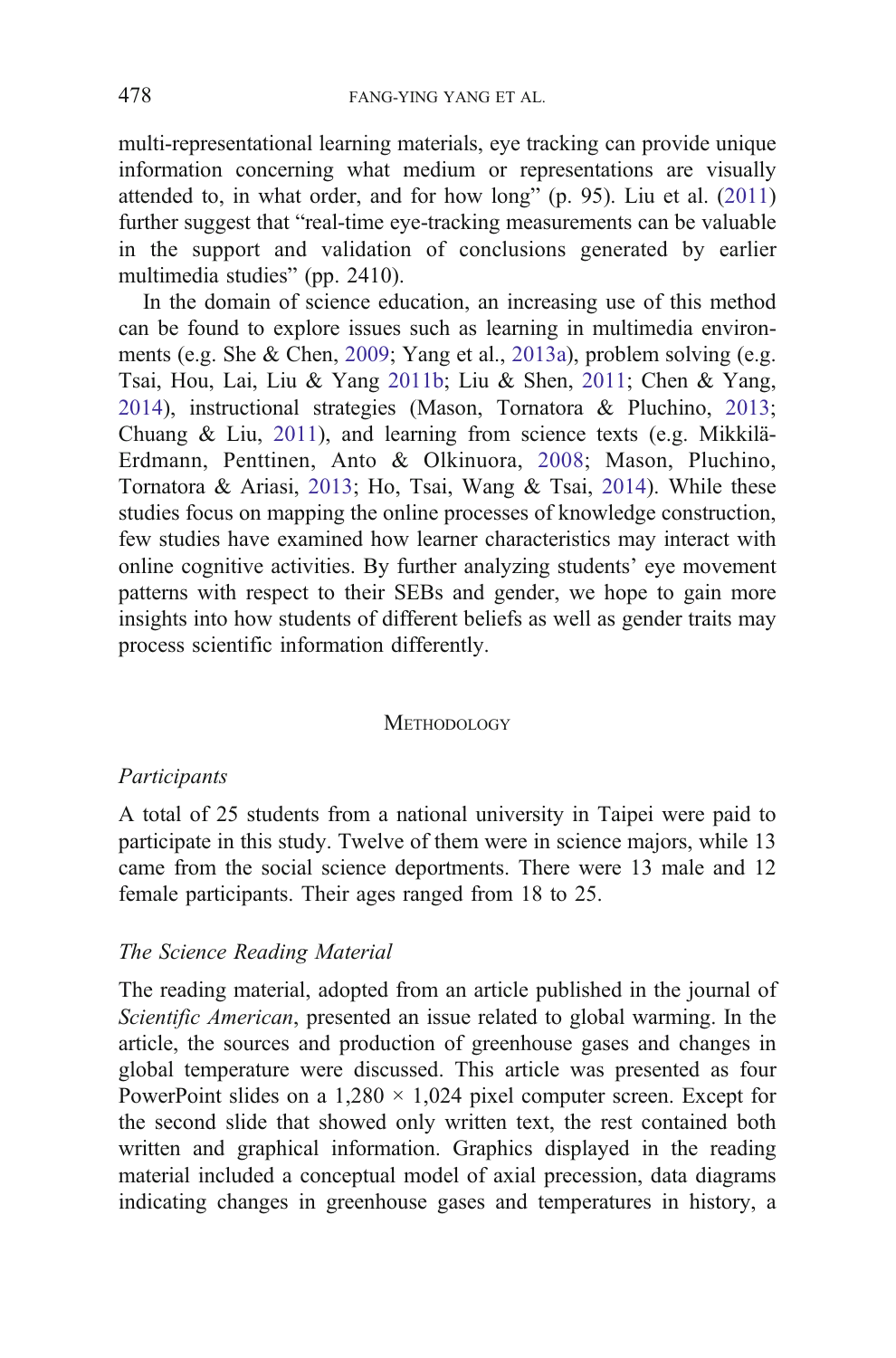<span id="page-6-0"></span>photo of a methane experiment, a photo of an ice core and a microview of ancient air bubbles in the ice core, and a photo showing methane production under the ocean. The main argument of the article is that living plants also produce methane, which may explain the trend of changes in global temperature in history.

# The Eye-Tracking Method

Apparatus. The eye-tracking system used in the study is faceLAB 4.6 developed by the Seeing Machines Company. It is a remote system allowing researchers to naturally and nonintrusively track participants' eve movements. Its average sampling rate is 60 Hz with a  $0.5 - 1$  degree of rotational error. Based on previous eye movement studies (Rayner, [1998;](#page-24-0) Slykhuis et al., [2005](#page-24-0)), a fixation was determined as a gaze lasting at least 200 ms. The software of GazeTracker 8.0 was used to analyze the eye movement data. The apparatus has been applied in some recent multimedia learning studies (e.g. Liu et al., [2011](#page-23-0); Tsai et al., [2011b](#page-25-0); Yang et al., [2013a](#page-25-0)).

Look-Zone, Areas of Interest, and Eye Movement Measures. On each PPT slide, as shown in Fig. 1, a region of interest was defined by the researchers as a look-zone (LZ). Different LZs were assigned different content categories according to the information included in the LZ. The eye movements in each LZ were then measured by the gaze analysis software (GazeTracker). The researchers then defined areas of interest (AOIs) where LZs of the same content categories were put together for further analysis. As a result, 13 AOI classes reflecting the main elements of a popular science report were specified. These major elements represent written or graphical information about facts, data, experiments,



Fig. 1. On the left, an example of the reading material (page 3) with look-zones (LZs), and *on the right*, the eye movement data (*the dots*)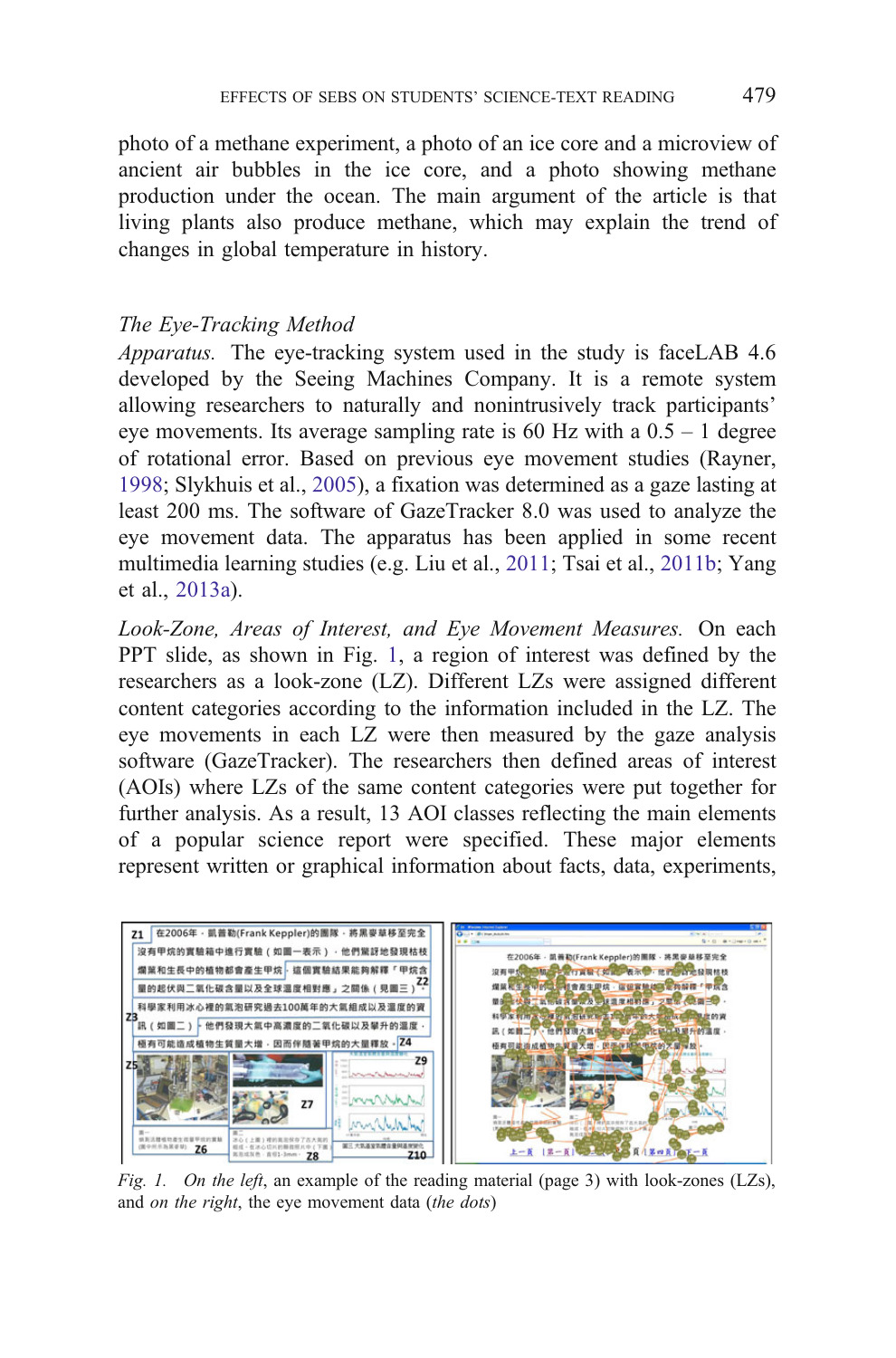theories, scientific explanations, scientific models, and so forth. The definitions for the 13 AOI classes are listed in Table [1](#page-8-0). Means of eye movement data in LZs of the same AOI class were calculated for later analysis. Examples of the reading material, LZs, and eye movement are displayed in Fig. [1.](#page-6-0)

The Eye Movement Measures Used for Indicating the Reading Process. In the study, the main eye movement measures abstracted for analysis included total reading time (TTZ), percentage of total fixation duration (PTFD), and the average fixation duration (AFD). According to prior eye movement studies (Rayner, [2009;](#page-24-0) Lai, Tsai, Yang, Hsu, Liu, Lee, Lee et al., [2013\)](#page-23-0), total reading time is a temporal measure indicating time spent on information processing, while percentage of total fixation duration (or percentage of reading time) shows visual or cognitive attention distribution while reading. The measure of PTFD reveals both temporal and spatial information about eye movements. Meanwhile, AFD is usually used to suggest word/text difficulty or mental effort needed for comprehending the word or text meaning. In the study, since the numbers of words in different written text areas were not the same, the total reading time in each written text area was further divided by the number of words in the area. Consequently, TTZ for a written AOI implied the average time spent processing a word. Additionally, given that the size of the graphics varied, the measures of TTZ and the PTFD are presented together to indicate the visual attention distribution for different graphical AOIs.

# The SEBs Instrument

The SEBs instrument with 26 items was mainly adopted from an epistemic study by Conley, Pintrich, Vekiri & Harrison [\(2004\)](#page-22-0) and another recent SEBs study by Liang, Lee & Tsai [\(2010\)](#page-23-0) which tested Conley's SEBs instrument with Taiwanese students. A five-point Likert scale ranging from "strongly agree  $= 5$ " to "strongly disagree  $= 1$ " was used in this study. Four dimensions including source, certainty, development, and justification were contained in the SEBs instrument. The source dimension with five items is associated with personal beliefs about the scientific knowledge from authority sources. The certainty dimension with six items is to evaluate individual beliefs in absolute answers in science. The development dimension with six items is to measure personal beliefs about science as a developing and evolving subject. The justification dimension with nine items is concerned not only with individual beliefs about the role of experiments in science but also with the use of scientific evidence to reason (Conley et al., [2004;](#page-22-0) Liang et al., [2010](#page-23-0)).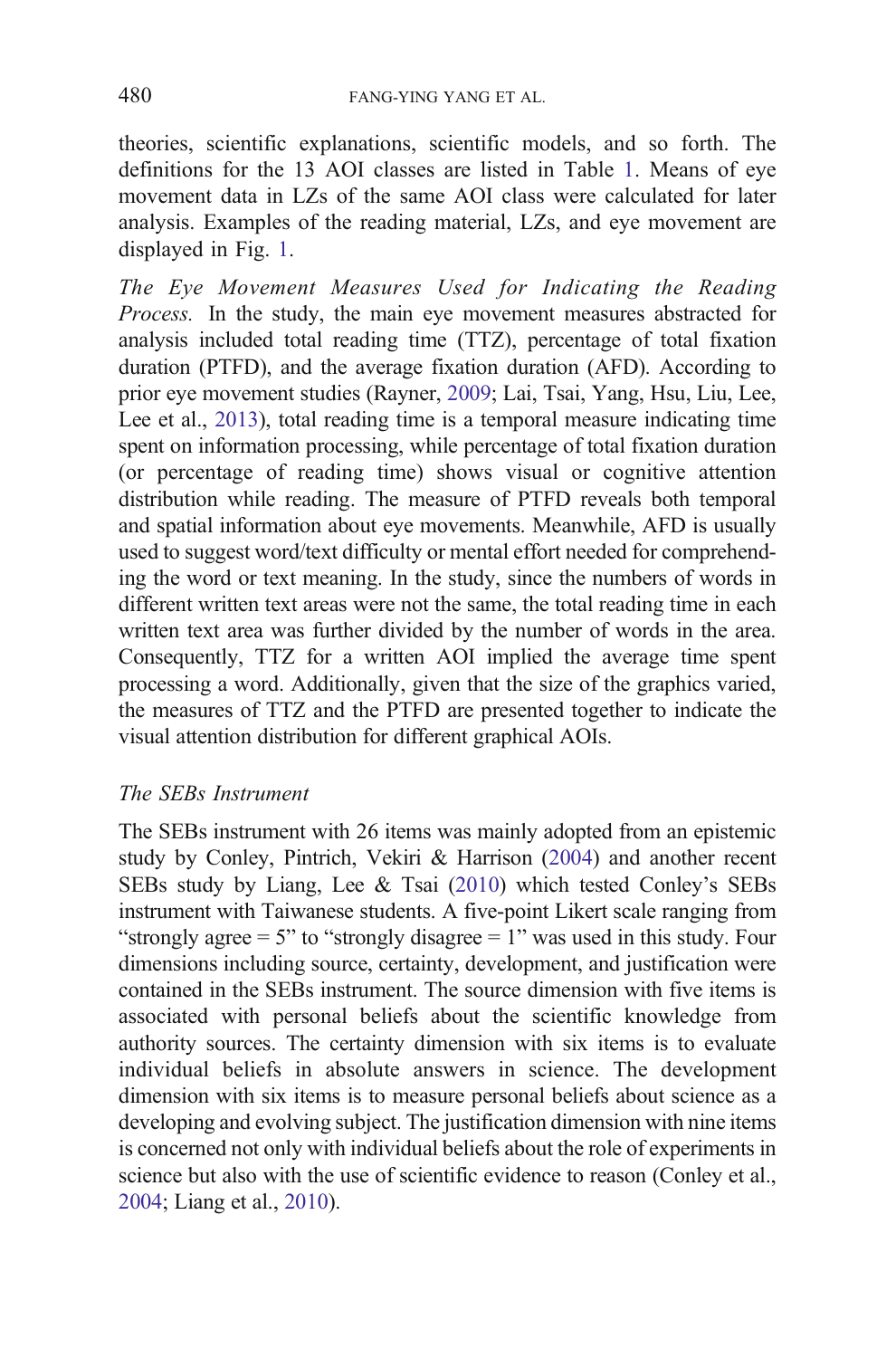<span id="page-8-0"></span>

| Area of interest (AOI)                                                                 | Form      | Description                                                                                                        |
|----------------------------------------------------------------------------------------|-----------|--------------------------------------------------------------------------------------------------------------------|
| 1. Fact                                                                                | Written   | A depiction of the scientific facts<br>pertaining to the themes of global<br>warming and greenhouse gases          |
| 2. Data                                                                                | Written   | A depiction of the scientific data<br>pertaining to the themes of global<br>warming and greenhouse gases           |
| 3. Experiment                                                                          | Written   | A depiction of the scientific<br>experiments pertaining to the<br>themes of global warming and<br>greenhouse gases |
| 4. Scientific explanation                                                              | Written   | A scientific explanation of global<br>warming and greenhouse gases                                                 |
| 5. Theory                                                                              | Written   | A depiction of the theories pertaining<br>to the themes of global warming and<br>greenhouse gases                  |
| 6. The axial precession model                                                          | Graphical | A graphic of the axial precession<br>model                                                                         |
| 7. Description of the axial<br>precession                                              | Written   | A depiction of axial precession (under<br>picture)                                                                 |
| 8. Methane reactions                                                                   | Graphical | Photos of the methane experiment<br>setting and methane substances                                                 |
| 9. Description of the methane<br>experiment and product                                | Written   | A depiction of the methane experiment<br>and production (under picture)                                            |
| 10. Ice core and the microview<br>of air bubbles in the ice core                       | Graphical | A photo of the ice core and the<br>microview of air bubbles in the ice<br>core                                     |
| 11. Description of the ice core<br>and the microview of air<br>bubbles in the ice core | Written   | A depiction of the ice core and the air<br>bubbles                                                                 |
| 12. Data diagram                                                                       | Graphical | A numerical diagram of the relations<br>between global warming and<br>greenhouse gas                               |
| 13. Data diagram description                                                           | Written   | A depiction of the data (under picture)                                                                            |

Regions of Interest and their corresponding contents

# RESEARCH QUESTIONS

The primary purpose of this study is not only to investigate the relationship between the SEBs and the process of science reading recorded by the eye-tracking technology but also to examine gender differences in SEBs and the reading process. Moreover, the interactions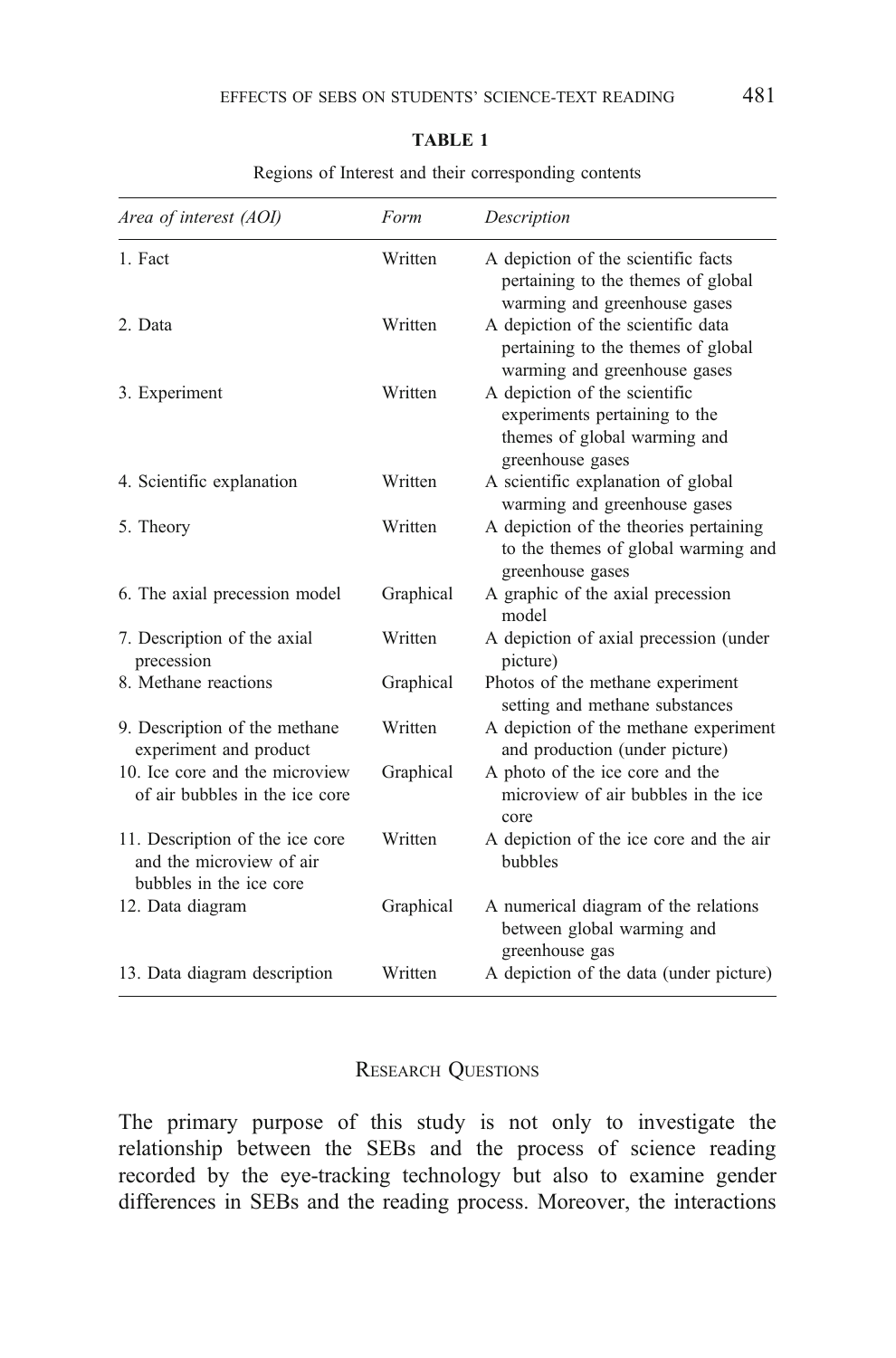between gender and SEBs are explored. Hence, the following research questions were proposed:

- 1. What SEBs had the university students developed?
- 2. How did the university students read the science text with respect to the required reading time, the distribution of visual attention, and the mental effort made for processing different text components?
- 3. Was there any relationship between the SEBs and the science-text reading process with reference to the reading time, the attention distribution, and the mental effort?
- 4. Were there any gender differences in the university students' SEBs and the science-text reading process?
- 5. Were there any interactions between gender and SEBs in relation to the science-text reading process?

# DATA ANALYSIS AND RESULTS

# University Students' SEBs

According to the descriptive analysis, the participants in the study possessed different epistemic views toward the nature of knowledge and knowing in science. On a five-point Likert scale, these students scored an average of 2.61 (SD = 0.56) for the beliefs about authority source of knowledge and  $2.30$  (SD = 0.61) for beliefs about the certainty of knowledge. Meanwhile, the students seemed to agree highly with beliefs about science being an evolving subject and justified knowledge in science (means =  $4.32$  and  $4.22$ ; SDs = 0.60 and 0.54, respectively). Noticeably, for the source and certainty dimensions, higher scores indicate simpler SEBs. The result implies that the university students in this study have developed sophisticated epistemic beliefs about the nature of knowledge and knowing in science.

# Attention and Mental Effort Distributed During Science-Text Reading

The means of eye movement measures for different AOI classes are displayed in Table [2.](#page-10-0) As shown in the table, the subjects spent most of their reading time on the written AOIs containing data (AIO2) and theories (AOI5). As for the graphical AOIs, they attended more to the axial precession model as well as its matching description (AOI6 and AOI7) and data diagram (AOI12). The percentage of total fixations indicated that more of the students' attention was distributed to written data (AOI2), fact (AOI1),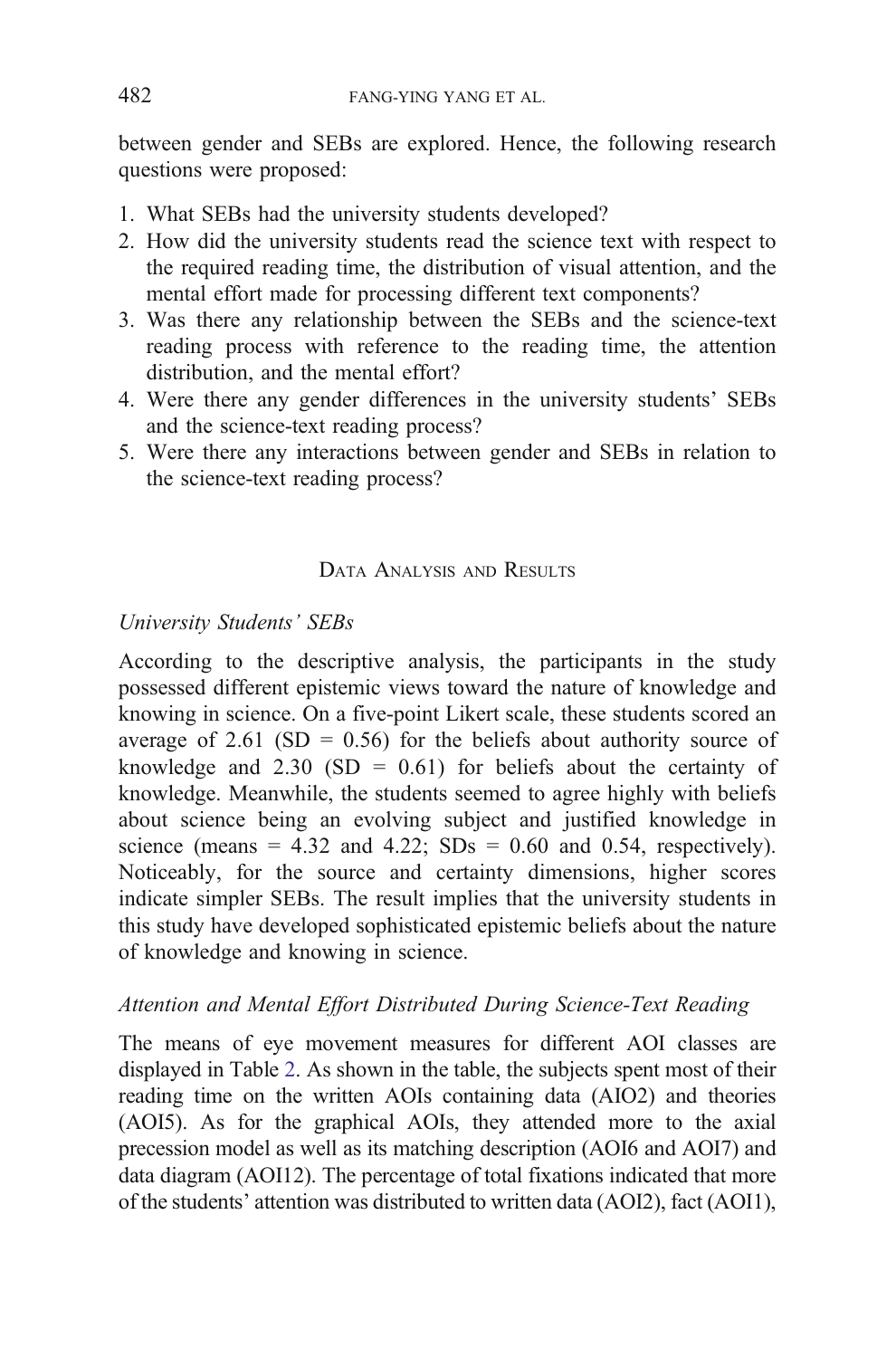<span id="page-10-0"></span>

|              |       |       |       |       |                  | ivically 01 Cyc movement measures with respect to unicrem TOT classes |       |
|--------------|-------|-------|-------|-------|------------------|-----------------------------------------------------------------------|-------|
| Measure      | AOI1  | AOI2  | AOI3  | AOI4  | AOI <sub>5</sub> | AOI6                                                                  | AOI7  |
| TTZ(s)       | 9.99  | 12.07 | 8.21  | 6.26  | 12.68            | 10.96                                                                 | 7.00  |
| PTFD $(\% )$ | 20.56 | 29.19 | 15.80 | 11.36 | 17.68            | 12.07                                                                 | 7.08  |
| AFD(s)       | 0.32  | 0.32  | 0.32  | 0.30  | 0.31             | 0.35                                                                  | 0.25  |
| Measure      | AOI8  | AOI9  | AOII0 |       | AOIII            | AOII2                                                                 | AOII3 |
| TTZ(s)       | 2.89  | 1.60  | 5.20  |       | 3.77             | 7.23                                                                  | 4.03  |
| PTFD $(\% )$ | 5.57  | 3.02  | 8.89  |       | 6.53             | 8.39                                                                  | 4.19  |
| AFD(s)       | 0.39  | 0.32  | 0.33  |       | 0.33             | 0.34                                                                  | 0.32  |

TABLE 2

Means of eye movement measures with respect to different AOI classes

and theory (AOI5). The AFD data showed that the participants' mental effort for the reading of written information was similar across the different AOIs, while for the graphical information, higher effort was found on the reading of the axial precession model (AOI6) and the methane reactions (AOI8). In short, the eye movement data suggested that the participants distributed their cognitive resources differently when encountering different knowledge representations. Higher mental effort (indicated by AFD) was found for the graphics of the conceptual model (AOI6, the axial precession model) and the experiment-related photos (AOI8, methane reactions), while overall attention (suggested by TTZ and PTFD) was more on the data (AOI2) and theory (AOI5) descriptions.

### Associations Between SEBs and Eye Movement Measures

In order to answer the third research question, Pearson correlation analyses were conducted for the SEBs and eye movement measures including the total reading time in zone (TTZ), percentage of total fixation duration (PTFD), and average fixation duration (AFD) for all 13 AOIs. The result is shown in Table [3.](#page-11-0) According to Table [3](#page-11-0), the SEBs were not correlated to the reading time (TTZ) of the 13 AOIs except that beliefs about the development in science were negatively correlated with TTZ for the description of axial precession (AOI7,  $r = -0.46$ ,  $p < 0.05$ ). This finding suggests that the more complex beliefs the participants had about the development of science, the less time they spent on the written area of axial precession.

As suggested by the correlation coefficients shown in Table [3,](#page-11-0) the SEB scores in the dimensions of the source of knowledge and certainty of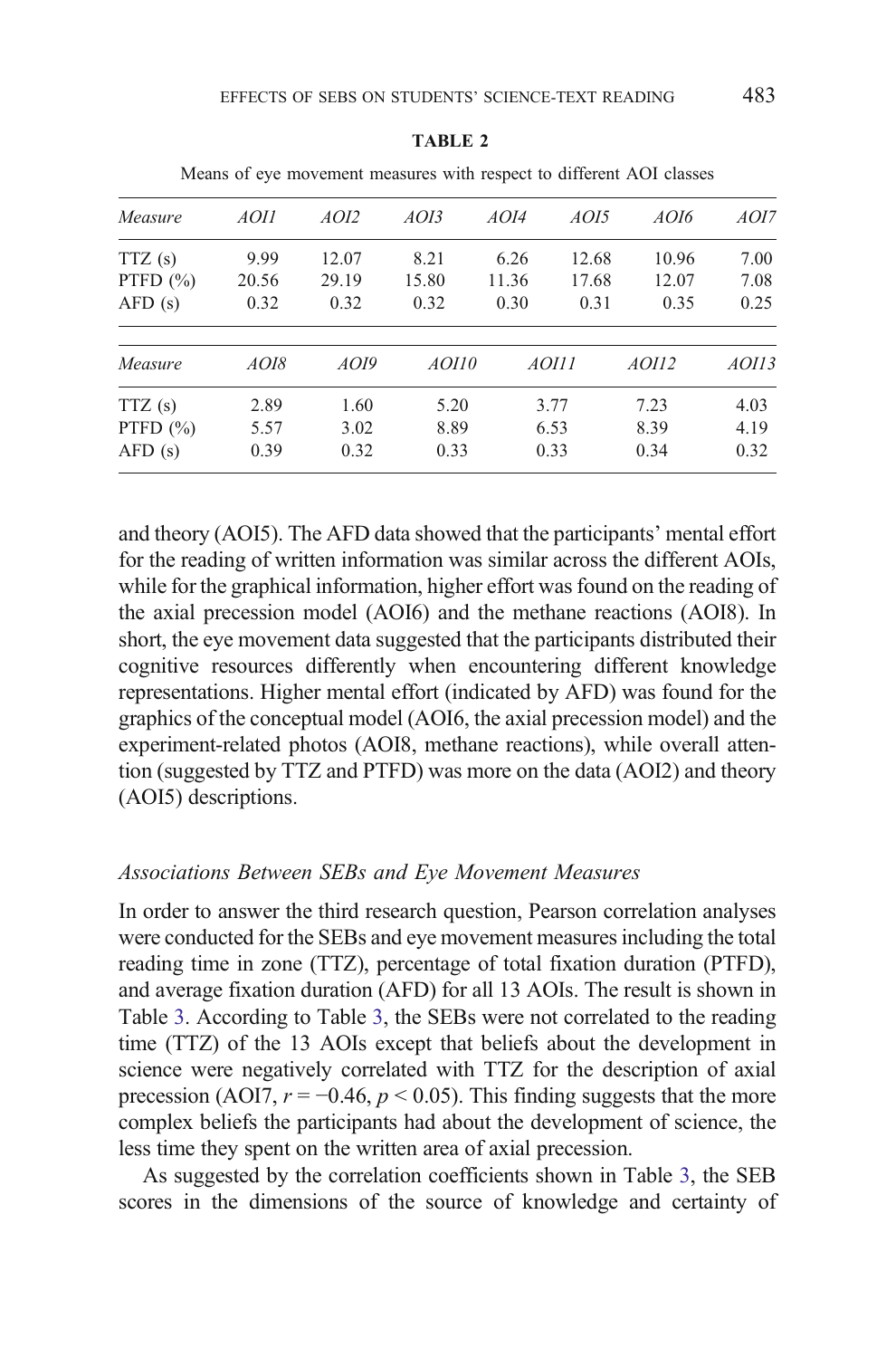|  |  |  | The Pearson correlations between SEBs and eye movement measures |  |  |  |  |  |  |
|--|--|--|-----------------------------------------------------------------|--|--|--|--|--|--|
|--|--|--|-----------------------------------------------------------------|--|--|--|--|--|--|

<span id="page-11-0"></span>

| Dimension                                                       | <i>AOI1</i> | AOI2     | AOI3      | AOI4      | AOI5      | AOI6     | AOI7     |
|-----------------------------------------------------------------|-------------|----------|-----------|-----------|-----------|----------|----------|
| The Pearson correlations between the SEBs and TTZ for all AOIs  |             |          |           |           |           |          |          |
| Source                                                          | 0.01        | $-0.04$  | 0.30      | $-0.18$   | 0.27      | 0.13     | 0.18     |
| Certainty                                                       | 0.11        | 0.04     | 0.25      | 0.03      | $-0.08$   | $-0.03$  | 0.07     |
| Development                                                     | $-0.14$     | 0.14     | $-0.33$   | 0.11      | $-0.32$   | 0.12     | $-0.48*$ |
| Justification                                                   | 0.15        | 0.18     | $-0.08$   | 0.37      | $-0.09$   | 0.14     | $-0.22$  |
| The Pearson correlations between the SEBs and PTFD for all AOIs |             |          |           |           |           |          |          |
| Source                                                          | $-0.32$     | $-0.13$  | 0.26      | $-0.41**$ | 0.35      | $-0.03$  | 0.19     |
| Certainty                                                       | 0.08        | $-0.26$  | 0.33      | 0.00      | 0.18      | 0.05     | 0.09     |
| Development                                                     | $-0.07$     | 0.25     | $-0.35$   | 0.09      | $-0.35**$ | 0.30     | $-0.46*$ |
| Justification                                                   | $-0.05$     | $0.31**$ | $-0.40**$ | 0.33      | $-0.10$   | 0.05     | $-0.19$  |
| The Pearson correlations between the SEBs and AFDs for all AOIs |             |          |           |           |           |          |          |
| Source                                                          | 0.28        | 0.03     | $-0.09$   | 0.20      | 0.14      | $-0.03$  | 0.23     |
| Certainty                                                       | 0.24        | 0.05     | 0.13      | $0.37**$  | 0.86      | $-0.17$  | $-0.10$  |
| Development                                                     | $-0.49*$    | 0.19     | 0.07      | $-0.47*$  | $-0.29$   | $-0.07$  | $-0.03$  |
| Justification                                                   | $-0.17$     | 0.26     | 0.11      | $-0.13$   | $-0.15$   | $-0.30$  | $-0.06$  |
| Dimension                                                       | AOI8        | AOI9     | AOII0     | AOIII     |           | AOII2    | AOII3    |
| The Pearson correlations between the SEBs and TTZ for all AOIs  |             |          |           |           |           |          |          |
| Source                                                          | 0.03        | 0.25     | 0.04      | 0.19      |           | $-0.03$  | 0.01     |
| Certainty                                                       | $-0.04$     | $-0.09$  | $-0.15$   | $-0.22$   |           | $-0.33$  | 0.00     |
| Development                                                     | $-0.01$     | 0.13     | $-0.11$   | $-0.21$   |           | 0.12     | 0.23     |
| Justification                                                   | 0.07        | 0.07     | $-0.09$   | $-0.19$   |           | $-0.07$  | 0.04     |
| The Pearson correlations between the SEBs and PTFD for all AOIs |             |          |           |           |           |          |          |
| Source                                                          | 0.14        | 0.16     | 0.16      | 0.23      |           | $-0.23$  | $-0.11$  |
| Certainty                                                       | 0.00        | $-0.42*$ | $-0.09$   | $-0.24$   |           | $-0.23$  | 0.02     |
| Development                                                     | 0.16        | 0.03     | 0.03      | $-0.27$   |           | 0.23     | 0.22     |
| Justification                                                   | 0.20        | $-0.07$  | $-0.25$   | $-0.37**$ |           | $-0.04$  | 0.10     |
| The Pearson correlations between the SEBs and AFDs for all AOIs |             |          |           |           |           |          |          |
| Source                                                          | 0.04        | 0.18     | 0.05      | $-0.18$   |           | $0.36**$ | $-0.13$  |
| Certainty                                                       | 0.02        | 0.31     | $-0.03$   | $-0.06$   |           | 0.15     | $-0.14$  |
| Development                                                     | $-0.12$     | 0.07     | $-0.31$   | 0.00      |           | $-0.07$  | 0.03     |
| Justification                                                   | $-0.12$     | $-0.32$  | $-0.43*$  | $-0.25$   |           | $-0.03$  | $-0.04$  |

TTZ total time in zone, PTFD percentage of total fixation duration, AFD average fixation duration  $*_{p}$  < 0.05; \*\*p < 0.1

knowledge were negatively correlated with percentages of total reading time (PTFD) in the areas of scientific explanation (AOI4) and the description of methane reactions (AOI9), respectively. Noticeably, the higher the scores for the source and certainty of knowledge, the simpler the views on these two dimensions. Accordingly, the negative associations imply that complicated SEBs (i.e. lower SEB scores) in the two dimensions corresponded to higher attention to these two AOIs. Meanwhile, Table 3 also shows that the SEB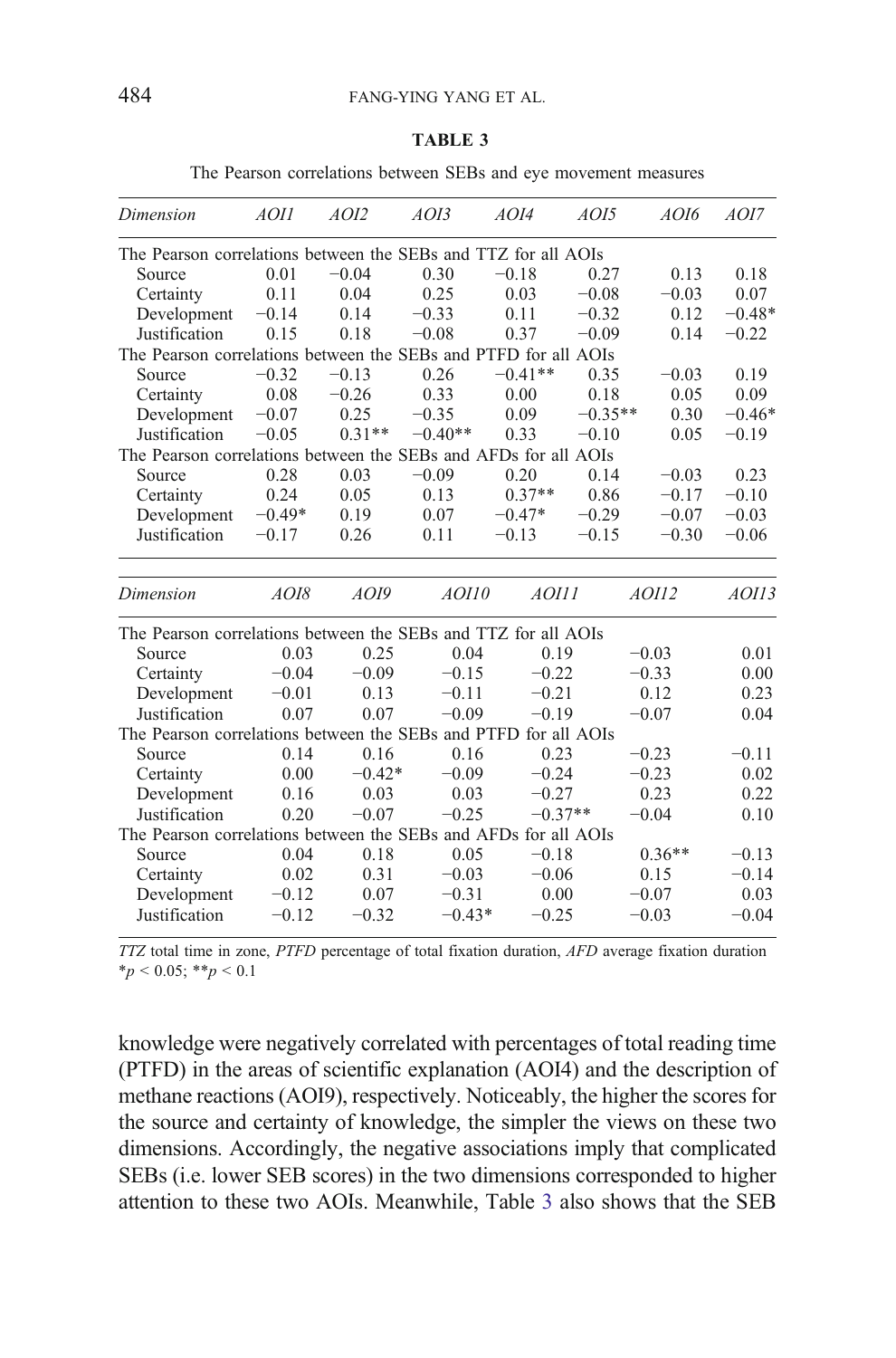scores in the dimensions of development and justification were negatively correlated with the percentages of total reading time in the AOIs regarding prior scientific investigation (AOI3), theory (AOI5), description of the axial precession (AOI7), and description of the ice core and its microview (AOI11). Nevertheless, approximately positive correlations ( $p \le 0.1$ ) were found between SEBs in the dimension of justification (AOI2) and the percentages of total reading time for data description ( $r = 0.31$ ,  $p < 0.1$ ) as well as scientific explanation ( $r = 0.33$ ,  $p < 0.1$ ).

In summary, the correlation result in Table [3](#page-11-0) suggests that SEBs in the dimensions of source, certainty, and justification play a role in mediating students' mental attention to written texts related to scientific evidence (AOI2, AOI9) and explanation (AOI4). Seemingly, the more complex the SEBs in these dimensions, the more attention is paid to the related texts. On the other hand, sophisticated SEBs in the dimensions of development and justification in science may reduce learners' attention to descriptions of prior scientific investigations (AOI3, AOI11), existing theories (AOI5), and models (AOI7).

Moreover, the correlation analysis shown in Table [3](#page-11-0) for SEBs and AFD indicates that the more sophisticated the SEBs in the source dimension, the less mental effort was placed on the AOI12 diagram containing data, while more sophisticated SEBs (in the dimensions of certainty and development) were associated with less effort contributed to the scientific explanation (AOI4). In addition, higher SEBs in the justification dimension were found to be correlated with lower AFD in AOI10, showing the microview photo. In short, these findings suggest that students with sophisticated SEBs exhibited less mental effort on information related to data, scientific explanations, and the microview photo. Seemingly, for the students with more sophisticated SEBs, these information areas were easier to read.

Overall, Table [3](#page-11-0) shows that scientific epistemic beliefs correlate most significantly with visual attention distributions indicated by PTFD and the average time needed to fixate a word (AFD). In other words, the correlation data suggest that the epistemic beliefs play a role directing mostly adult learners' cognitive attention and effort. Although some correlation coefficients displayed in Table [3](#page-11-0) are significant at the 90 % confidence level, considering the limited number of participants, these approximately significant results cannot be neglected.

# Gender Differences in SEBs and the Science-Text Reading Process

In order to answer the fourth research question, one-way analysis of variance was adopted to investigate whether there were any gender differences in the SEBs and eye movement measures. The study results as displayed in Table [4](#page-13-0)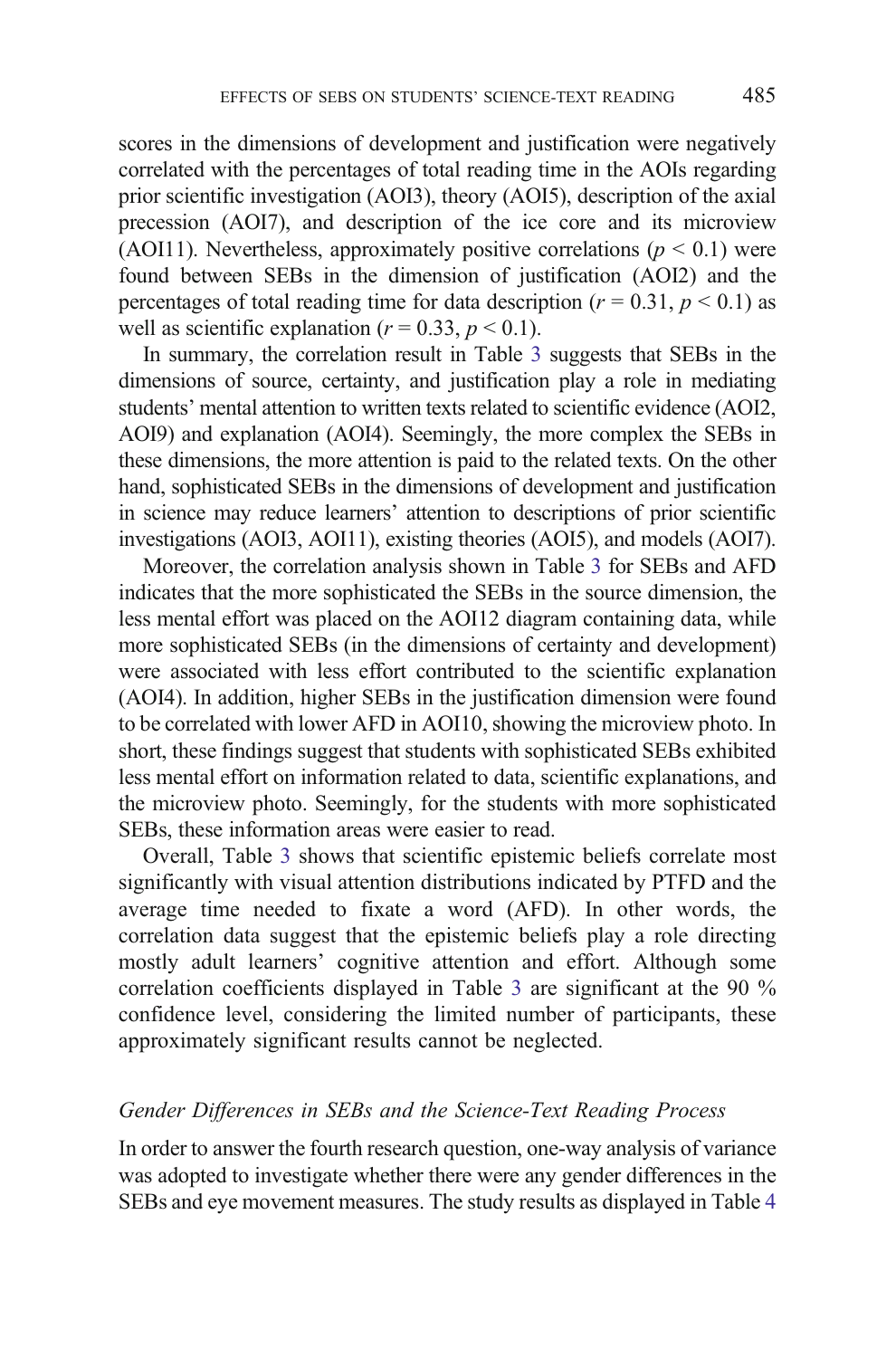<span id="page-13-0"></span>Significant results of the one-way ANOVA for gender differences in SEBs and eye movement measures

| <i>Difference</i> | Content                                      | F value   | Mean                                 |
|-------------------|----------------------------------------------|-----------|--------------------------------------|
| <b>SEBs</b>       | Certainty of knowledge                       | $3.41***$ | Male = $2.50$ ; female = $2.05$      |
| TTZ for AOI1      | Fact                                         | $3.05***$ | Male = $11.47$ ; female = $8.08$     |
| TTZ for AOI4      | Scientific explanation                       | $6.06*$   | Male = $7.57$ ; female = $4.56$      |
| PTFD for AOI1     | Fact                                         | $3.72***$ | Male = $22.23$ ;<br>female $= 18.40$ |
| PTFD for AOI2     | Data                                         | $4.53*$   | Male = $26.52$ :<br>female = $32.65$ |
| PTFD for AOI4     | Scientific explanation                       | $9.42**$  | Male = $13.48$ ; female = $8.61$     |
| PTFD for<br>AOI10 | Ice core and the microview<br>of air bubbles | $3.04***$ | Male = $6.77$ ; female = 11.64       |
| AFD for AOI4      | Scientific explanations                      | $5.58*$   | Male = $0.31$ ; female = $0.28$      |

TTZ total time in zone, PTFD parentage of total fixation duration in zone, AFD average fixation duration  $*_{p}$  < 0.05; \*\*p<0.01; \*\*\*p < 0.1

reveal that the male and female students had different epistemic beliefs about the certainty of scientific knowledge. It was shown that the male subjects compared to females tended to believe more that scientific knowledge is certain. According to the result of ANOVA on TTZ and PTFD data, the female students attended more to the data description (AOI2) and the picture of the ice core and its microview (AOI10), while the male subjects paid more attention to the facts (AOI1) and scientific explanation (AOI4). Moreover, the AFD analysis suggests that scientific explanations (AOI4) might be easier to read for female subjects. In sum, our study shows that the female subjects were better at processing textual information.

## Interactions Between Gender and SEBs During Science-Text Reading

To explore the interactions between gender and SEBs during science-text reading, two-way ANOVA was conducted on the AFD, TTZ, and PTFD data. Since the four dimensions of SEBs were assessed as continuous variables, each of them was further divided into low and high levels using the mean scores as the baseline. The ANOVA summary tables are presented in the Appendix, and the interactions are displayed in Fig. [2](#page-14-0). The results suggest that scientific epistemic beliefs about the authority source of knowledge, certainty of knowledge, and justification in science interacted most significantly with gender during the science-text reading. The major findings are summarized as follows.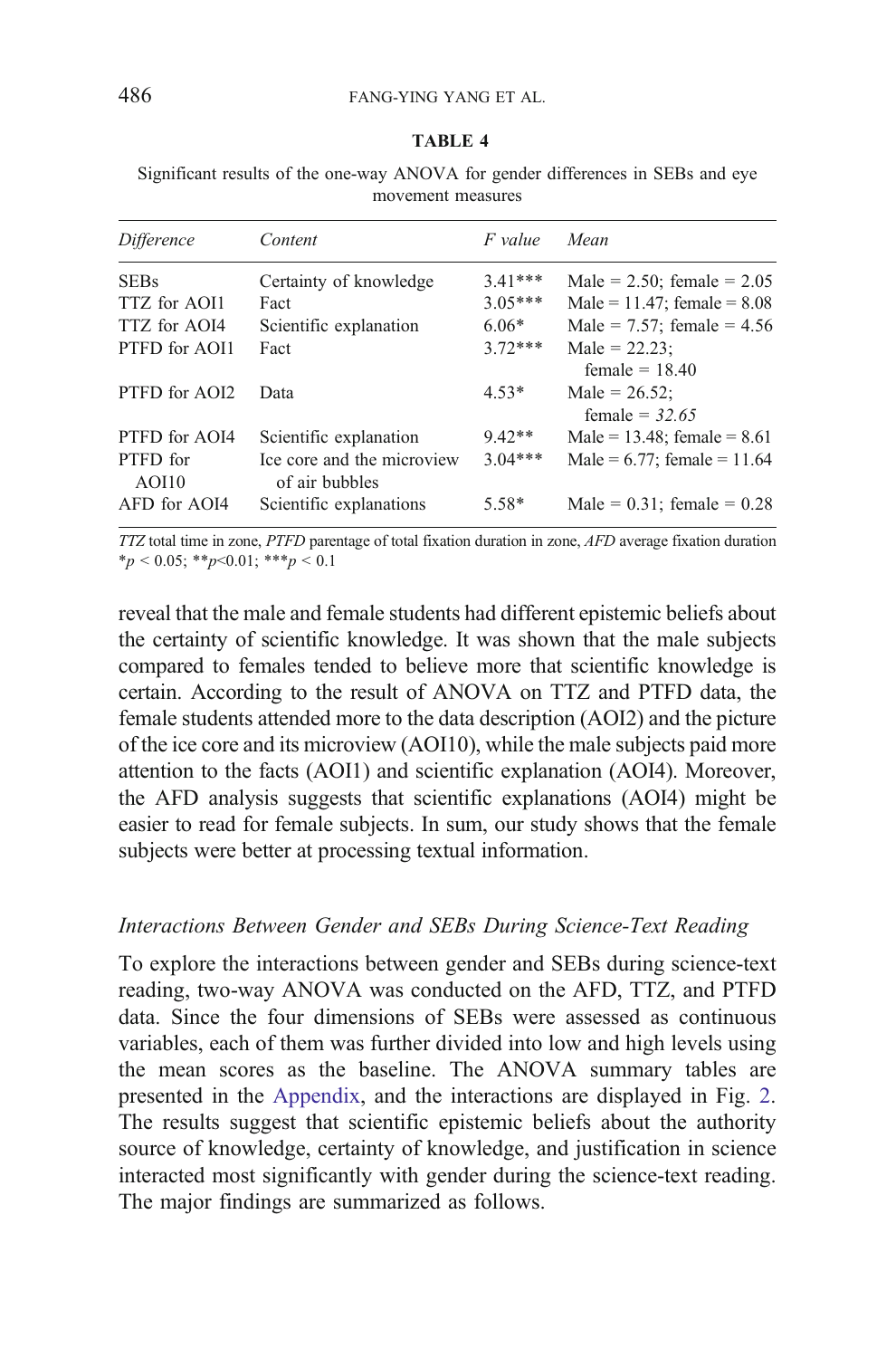<span id="page-14-0"></span>

Fig. 2. Results of two-way ANOVA for the interactions between SEBs and gender during science-text reading (All the interactions are significant at the 95 % confidence level)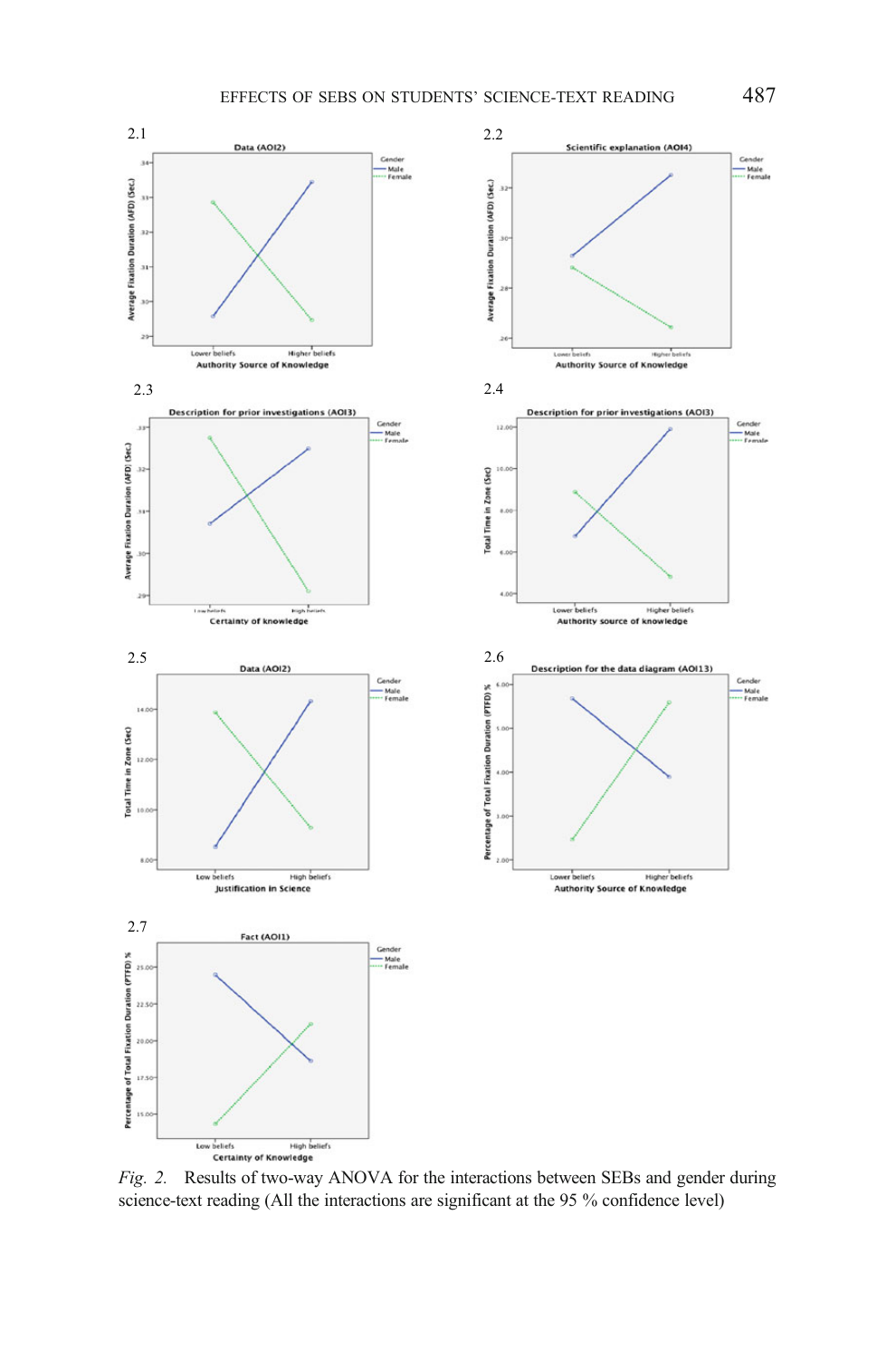In the male group, students with strong beliefs about the authority source of knowledge displayed higher AFD on data (AOI2) and scientific explanation (AOI4), while for females, it was those with weak beliefs about source of knowledge who showed higher AFD in these areas (see Fig. [2](#page-14-0)(2.1, 2.2) and Tables [5](#page-19-0) and [6\)](#page-19-0). Similar interactions between gender and beliefs about the *certainty of knowledge* were found for the reading of the description of prior investigations (AOI3) (see Fig. [2\(](#page-14-0)2.3) and Table [7\)](#page-20-0). The analysis of the total fixation in zone (TTZ) indicated that males with high beliefs but females with low beliefs about authority source of knowledge needed more time to understand the description for prior investigation (AOI3) (refer to Fig. [2](#page-14-0)(2.4) and Table [8](#page-20-0)). The same trend was found for beliefs about justification in science and the reading of data (AOI2) (see Fig. [2\(](#page-14-0)2.5) and Table [9\)](#page-21-0). The analysis of the PTFD data showed that weaker beliefs in the male group but stronger beliefs in the female group about the *authority source of knowledge* resulted in more visual attention to the description of the data diagram (AOI13) (see Fig. [2](#page-14-0)(2.6) and Table [10\)](#page-21-0). Similarly, male subjects who believed less, whereas female subjects who believed more, that knowledge is certain focused more of their attention on the fact area (AOI1) (refer to Fig. [2\(](#page-14-0)2.7) and Table [11](#page-22-0)).

In sum, the two-way ANOVA confirmed that scientific epistemic beliefs bring about different effects on male and female subjects as they read the science article. Most significantly, our study shows that for male subjects, sophisticated SEBs seem to induce less mental effort (as indicated by AFD) but higher reading time as well as attention distribution (as suggested by TTZ and PTFD, respectively) when reading data related information (see Fig. [2](#page-14-0)(2.1, 2.5, 2.6). Similarly, the more complicated SEBs that the male students showed, the higher attention but less mental effort that they paid to the factual information regarding global warming (see Fig. [2\(](#page-14-0)2.3, 2.7). As far as the reading of scientific explanation is concerned (see Fig. [2\(](#page-14-0)2.2)), male students with complicated SEBs showed less mental effort. The above effects of SEBs were just the opposite for female students.

#### **DISCUSSION**

This study explored the relationship between the SEBs and the process of science-text reading recorded by eye-tracking technology, and the gender differences in SEBs and the reading process. It has been demonstrated that these university students in general doubted the certainty of scientific knowledge, recognized that experts are not the sole source of knowledge, and believed that science undergoes development and justification.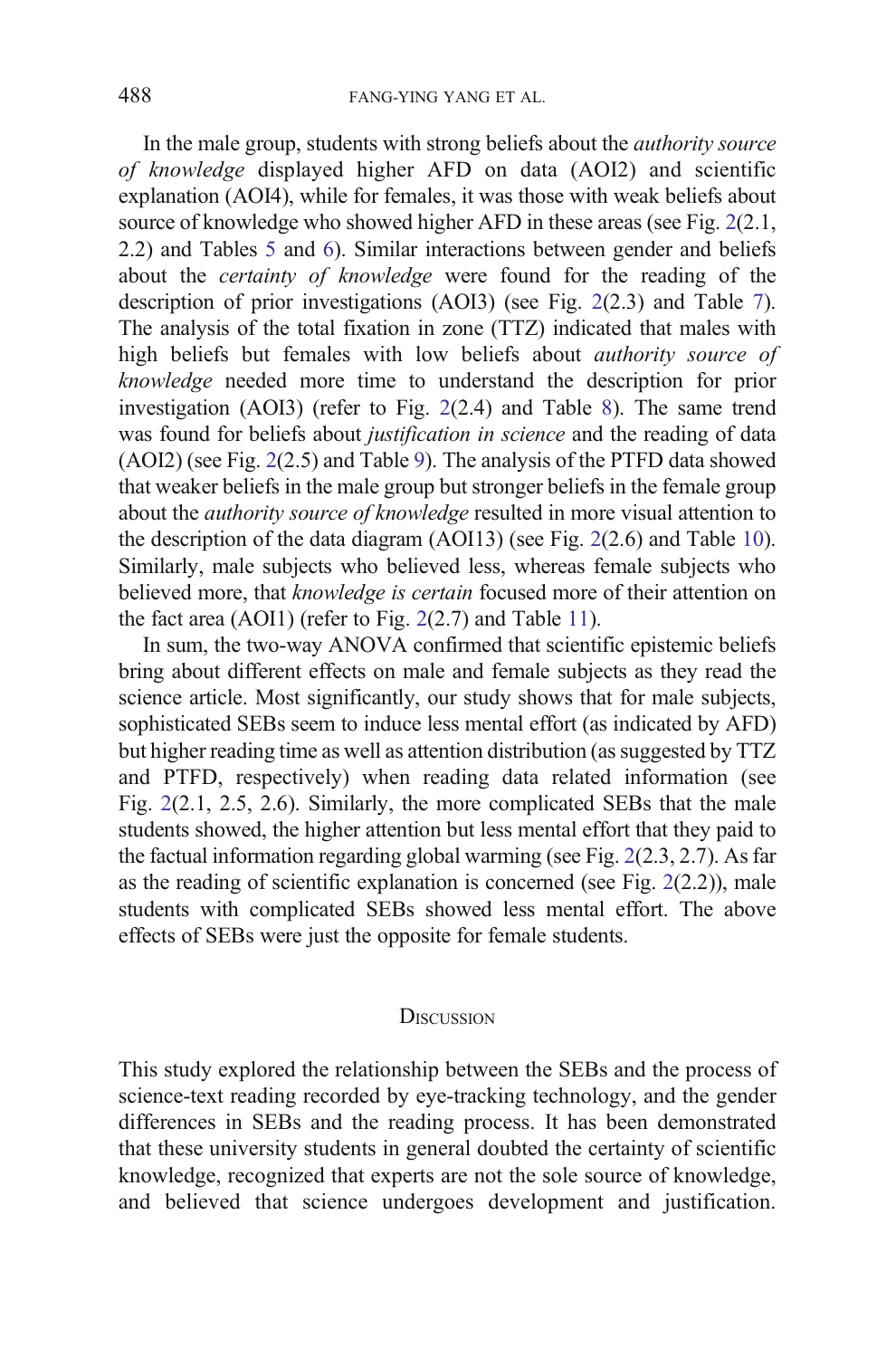Further correlation analyses for SEBs and eye movement measures (i.e. TTZ, PTFZ, and AFD) demonstrate that scientific epistemic beliefs play a role mediating mainly learners' visual attention and mental effort during the science-text reading. Such a result agrees with the psychological theories about cognition in which the epistemic level of cognition guide cognitive processes (e.g. Hofer & Pintrich, [1997;](#page-23-0) Kitchener, [1983](#page-23-0)). As displayed in Table [3](#page-11-0), the phenomena that different SEB dimensions are associating with different cognitive activities as implied by the eye movement measures supports that a person's epistemic theory is made up of different dimensions interacting with different aspects of learning and cognition (Hofer & Pintrich, [1997\)](#page-23-0).

The correlation analysis reveals that learners with complex SEBs in the source, certainty, and justification dimensions attended more to scientific evidence and explanations, while complex SEBs in the development and justification dimensions result in less attention to factual information, existing theory, and model, suggesting that subjects with more sophisticated SEBs are better at directing their attention to information aiming to support or dispute the target arguments. It is likely that these subjects recognized the importance of scientific evidence and explanation in the process of scientific argumentation. Meanwhile, subjects who have stronger beliefs about development and justification in science might regard facts, existing theories, and models as temporary. As a result, less attention was paid to such information.

For science educators, the findings of the correlation analysis suggest a need to consider the effects of SEBs if teachers plan to employ science reading to forester students' science learning. According to the study findings, learners with simple SEBs might benefit from instructional tools, such as highlighting or different cueing strategies, to locate critical regions in the presentation of information (Yang et al., [2013a](#page-25-0)). In addition, detailed explanations of data may be needed to help the learners with simple SEBs to understand the arguments or concepts exhibited by data. When the science texts are used to promote the development of SEBs or the understanding of the nature of science, science teachers would need to do more than merely present the factual information. Additional information regarding how the scientific knowledge has been constructed may help to stimulate the change in SEBs (Yang & Tsai, [2010](#page-25-0)).

With respect to the gender differences, it has been found that compared to the male subjects, the female students believed more that scientific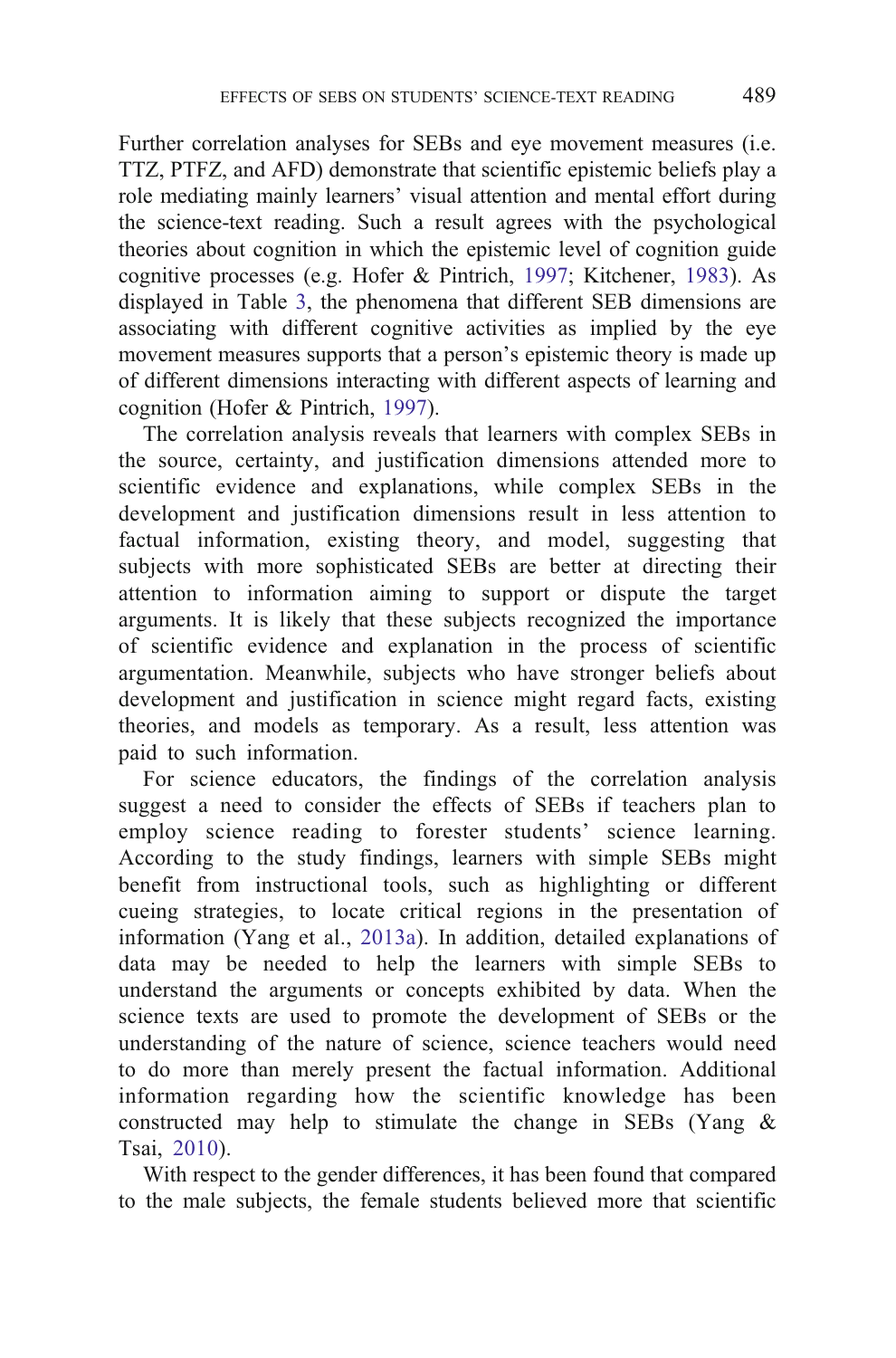knowledge is uncertain. They spent more time and distributed more of their attention to processing data and the graphic displaying the ice core and its microview. On the other hand, the female subjects seemed to encounter less difficulty in reading the written scientific explanations. These findings are consistent with previous reports revealing that female learners were better motivated to read and process textual information (McGeown, Goodwin, Henderson & Wright [2012](#page-24-0); Yang & Anderson, [2003](#page-25-0)). Accordingly, it is recommended that science educators may provide different reading instructions for different genders so that they can start from what they are good at. For male students, an initial emphasis could be placed on the understanding and interpretation of graphical representations before proceeding to the reading of the main text, whereas more verbal explanations and discussions on the text content should be given to female learners before exploring the graphical presentations. A recent study by Sanchez  $& Wiley (2010) found that animations could reduce the gender gap$  $& Wiley (2010) found that animations could reduce the gender gap$  $& Wiley (2010) found that animations could reduce the gender gap$ in science learning from illustrations. Therefore, science teachers may use animations to support the science learning of female learners. For example, it is reported in this study that the female subjects attended to the pictures of the ice core and its microview more significantly than did the males. Such a finding might imply females' difficulty in transforming the macrostructure of the ice core into the microstructure of its content. Based on Sanchez and Wiley's suggestion, it would be helpful if an animation showing how the microview is related to the macrostructure of the ice core could be shown to female students.

The above-mentioned gender differences were further found to interact with students' scientific epistemic beliefs. The result of the two-way ANOVA showed that when reading evidence and theoryrelated information, sophisticated SEBs were associated with high mental efforts but low visual attention and reading time for female subjects, but for male students, sophisticated SEBs go with low mental efforts but high visual attention and reading time. If students with sophisticated SEBs are believed to have better reading strategies and performance, the instructional concern for females with simple SEBs should focus on how to enhance their mental effort to process text information. On the other hand, male students with simple SEBs would need an instruction that can increase their cognition attention on the text content.

In other words, science teachers should keep in mind that the main problem for female subjects who hold simple SEBs could be that they probably do not have an in-depth understanding about the roles of evidence and theory as subjects with complicated SEBs do. As a result, more time and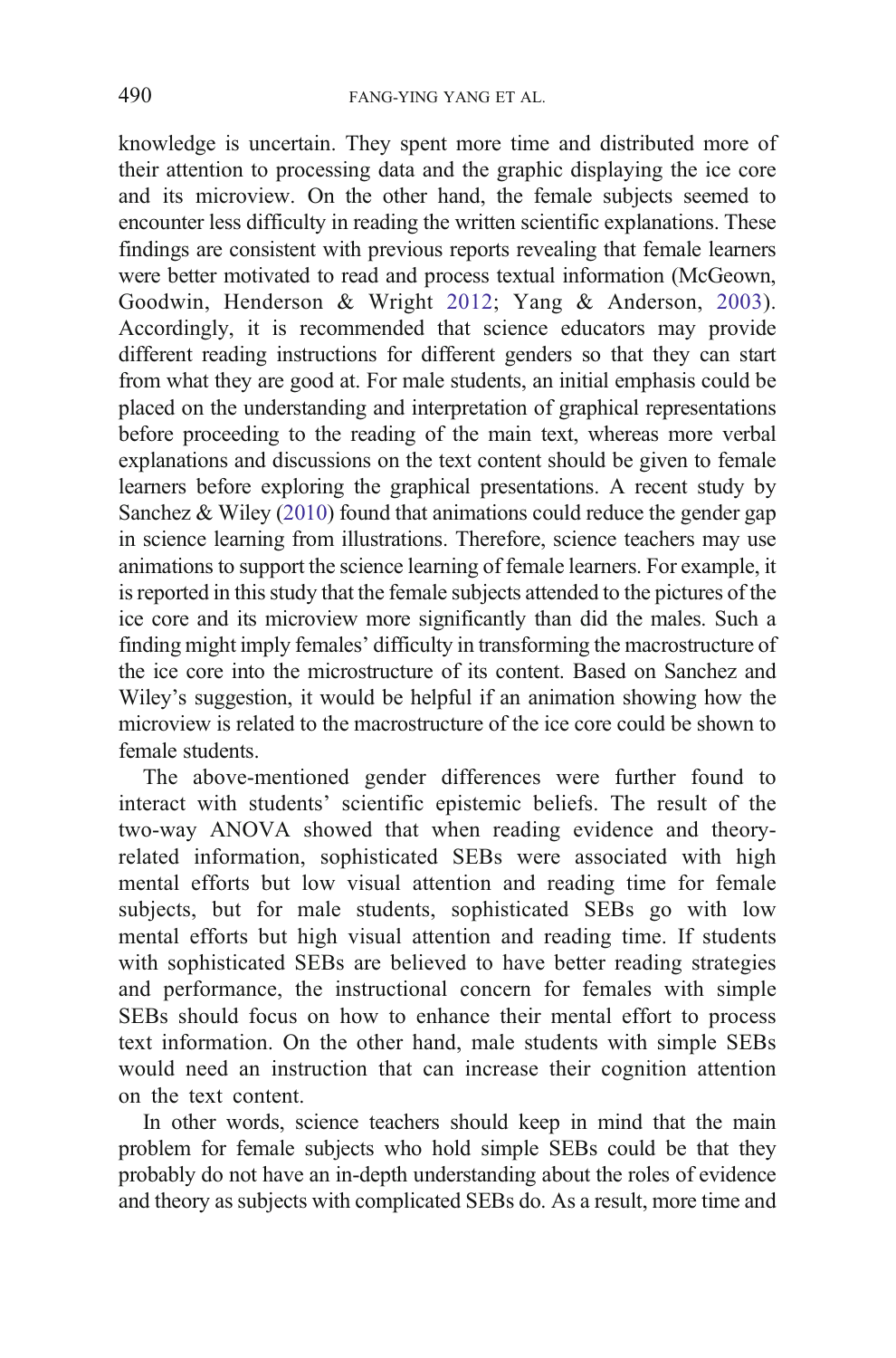attention are allocated to understand the text content. On the other hand, for male students with simple SEBs, their problem is likely that they might encounter difficulty deciphering the text meanings because of inadequate reading skills. Consequently, their attention to meaning construction is deliberately avoided. Based on above arguments, the adaptive reading instructions can be developed. For example, for female learners' with simple SEBs, the reading instruction should emphasize the understanding of the relationship between theory and evidence, while for male students with simple SEBs, the main task is to encourage the construction of the text meanings related to theory and evidence.

At last, we would like to note that in our study, most of students' attention (in terns of PTFD) was on the written areas, but the graphical areas seemed to arouse higher mental effort (indicated by AFD) (see Table [2\)](#page-10-0). Such a result suggests that different knowledge representations may bring about different information processing behaviors. It is also interesting to note that most of the significant differences found in the study were related to written areas (see Table [3](#page-11-0) and Fig. [2](#page-14-0)). Such a result actually signals that learners rely more on written information when reading science texts containing both written and graphical forms of information.

### **CONCLUSION**

Eye movement investigations cannot only map learners' cognitive activities but also provide practitioners with more process data to further improve the effectiveness and efficiency of science education. The study results show that the effects of scientific epistemic beliefs and gender on science reading differ with regard to the processing of different components of science texts. In addition, significant interactions are found between the effects of the two learner traits. Since science is a field encompassing different subjects that utilize various symbols, inscriptions, and graphics, more process studies are needed to add to our understanding of the science learning process. In addition, because the study involved a limited number of students and the discussion about reading is focused on the online process, our understanding about the roles of gender and scientific epistemic beliefs in mediating science reading is imperfect. It is recommended that future studies should involve the analysis of reading comprehension so that how SEBs and gender are affecting the online and offline reading behaviors can be substantially studied.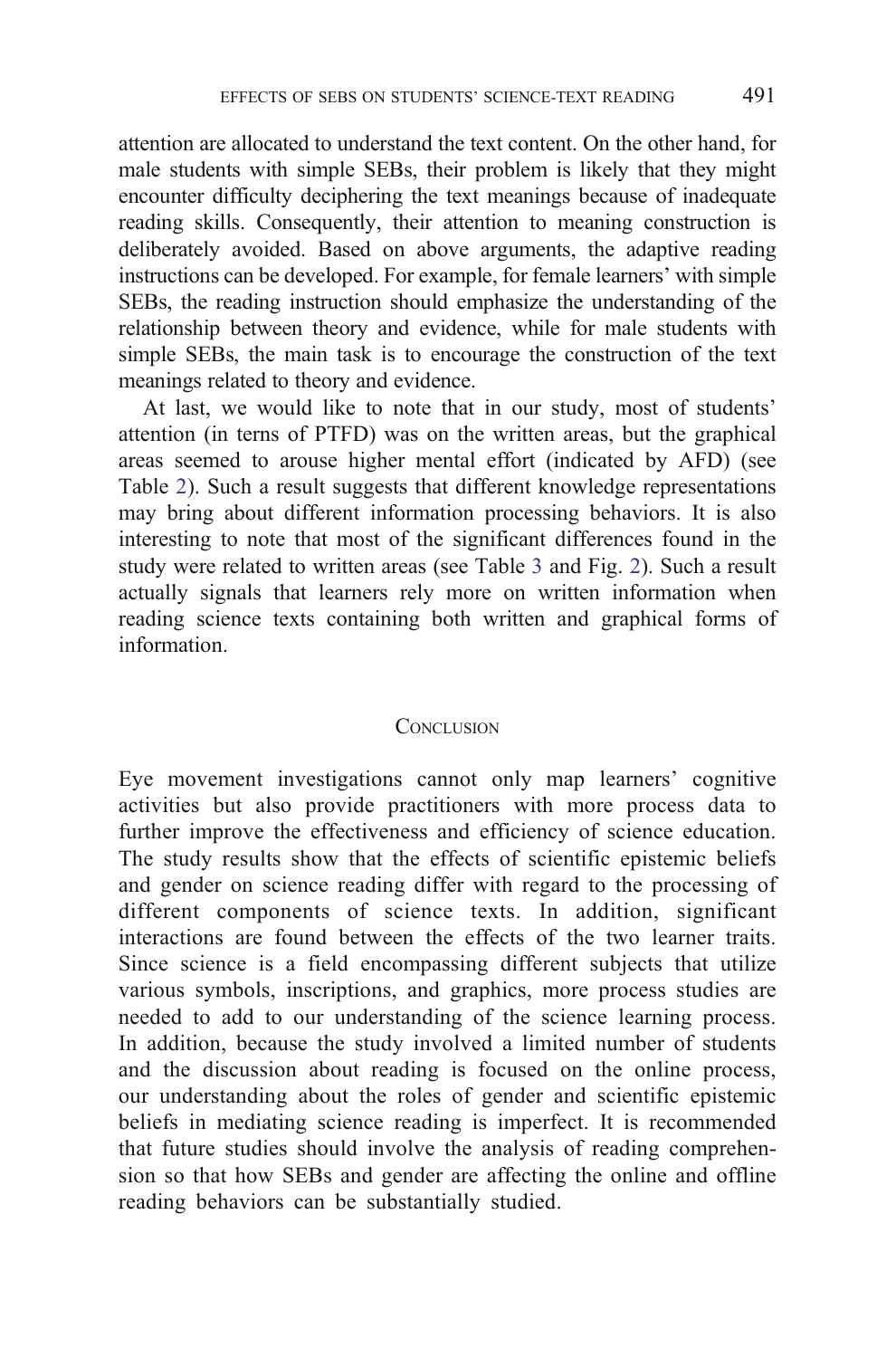# <span id="page-19-0"></span>492 FANG-YING YANG ET AL.

### ACKNOWLEDGMENTS

This study was supported by the Ministry of Science and Technology, Taiwan, Republic of China, under Grant nos. 100-2511-S-003-040-MY3, 103-2511-S-003-008-MY3, and 103-2911-1-003-301.

#### APPENDIX—TWO-WAY ANOVA TABLES

## TABLE 5

Test of between-subject effect (AFD) for gender and beliefs in authority source on AOI2 (data)

| Source                       | Type III sum of squares | df | Mean square | $\overline{F}$ | Sig.  |
|------------------------------|-------------------------|----|-------------|----------------|-------|
| Corrected model              | $0.007^{\rm a}$         | 3  | 0.002       | 2.574          | 0.086 |
| Intercept                    | 2.095                   |    | 2.095       | 2232.082       | 0.000 |
| Gender                       | $6.512E-5$              |    | 6.512E-5    | 0.069          | 0.795 |
| Authority                    | 3.054E-5                |    | 3.054E-5    | 0.033          | 0.859 |
| Gender $\times$<br>authority | 0.007                   |    | 0.007       | $7.483*$       | 0.014 |
| Error                        | 0.017                   | 18 | 0.001       |                |       |
| Total                        | 2.208                   | 22 |             |                |       |
| Corrected total              | 0.024                   | 21 |             |                |       |

 $*_{p}$  < 0.05<br>  $*_{R}$ <sup>2</sup> = 00.300 (adjusted  $R$ <sup>2</sup> = 00.184)

#### TABLE 6

Test of between-subject effect (AFD) for gender and beliefs in authority source on AOI4 (Scientific Explanation)

| Source                       | Type III sum of squares | df | Mean square | $\overline{F}$ | Sig.  |
|------------------------------|-------------------------|----|-------------|----------------|-------|
| Corrected model              | $0.010^a$               | 3  | 0.003       | 3.419          | 0.040 |
| Intercept                    | 1.827                   |    | 1.827       | 1963.842       | 0.000 |
| Gender                       | 0.006                   |    | 0.006       | $6.159*$       | 0.023 |
| Authority                    | 9.464E-5                |    | 9.464E-5    | 0.102          | 0.753 |
| Gender $\times$<br>authority | 0.004                   |    | 0.004       | $4.532*$       | 0.047 |
| Error                        | 0.017                   | 18 | 0.001       |                |       |
| Total                        | 1.944                   | 22 |             |                |       |
| Corrected total              | 0.026                   | 21 |             |                |       |

 $*_{p}$  < 0.05

 ${}^{a}R^{2} = 00.363$  (adjusted  $R^{2} = 00.257$ )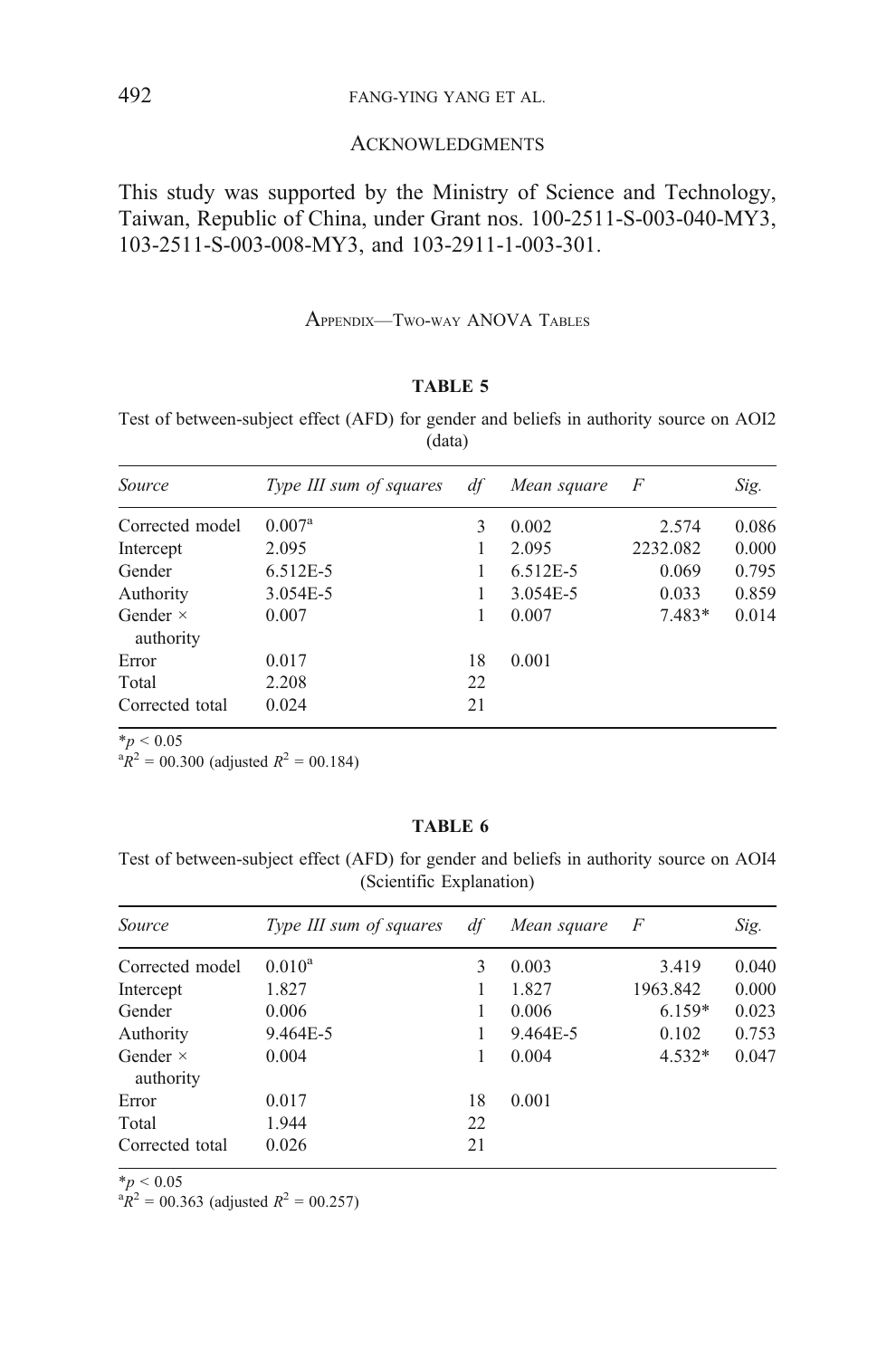| Source                       | Type III sum of squares | df | Mean square | F        | Sig.  |
|------------------------------|-------------------------|----|-------------|----------|-------|
| Corrected model              | $0.005^{\rm a}$         | 3  | 0.002       | 1.668    | 0.207 |
| Intercept                    | 2.108                   |    | 2.108       | 2308.292 | 0.000 |
| Gender                       | 0.000                   |    | 0.000       | 0.266    | 0.612 |
| Certainty                    | 0.000                   |    | 0.000       | 0.514    | 0.482 |
| Gender $\times$<br>certainty | 0.004                   |    | 0.004       | $4.364*$ | 0.050 |
| Error                        | 0.017                   | 19 | 0.001       |          |       |
| Total                        | 2.236                   | 23 |             |          |       |
| Corrected total              | 0.022                   | 22 |             |          |       |

<span id="page-20-0"></span>Test of between-subject effect (AFD) for gender and beliefs in authority source on AOI3 (prior investigation)

 $*_{p}$  < 0.05<br>  $*_{R}$ <sup>2</sup> = 00.208 (adjusted  $R$ <sup>2</sup> = 00.084)

## TABLE 8

Test of between-subject effect (TTZ) for gender and beliefs in authority source on AOI3 (prior investigation)

| Source                       | Type III sum of squares | df | Mean square | F        | Sig.  |
|------------------------------|-------------------------|----|-------------|----------|-------|
| Corrected model              | $142.782^a$             | 3  | 47.594      | 2.923    | 0.062 |
| Intercept                    | 1396.938                |    | 1396.938    | 85.790   | 0.000 |
| Gender                       | 32.777                  | 1  | 32.777      | 2.013    | 0.173 |
| Authority                    | 1.597                   |    | 1.597       | 0.098    | 0.758 |
| Gender $\times$<br>authority | 113.285                 |    | 113.285     | $6.957*$ | 0.017 |
| Error                        | 293.098                 | 18 | 16.283      |          |       |
| Total                        | 1984.272                | 22 |             |          |       |
| Corrected total              | 435.880                 | 21 |             |          |       |

 $*_{p}$  < 0.05

 $R^2 = 0.328$  (adjusted  $R^2 = 0.215$ )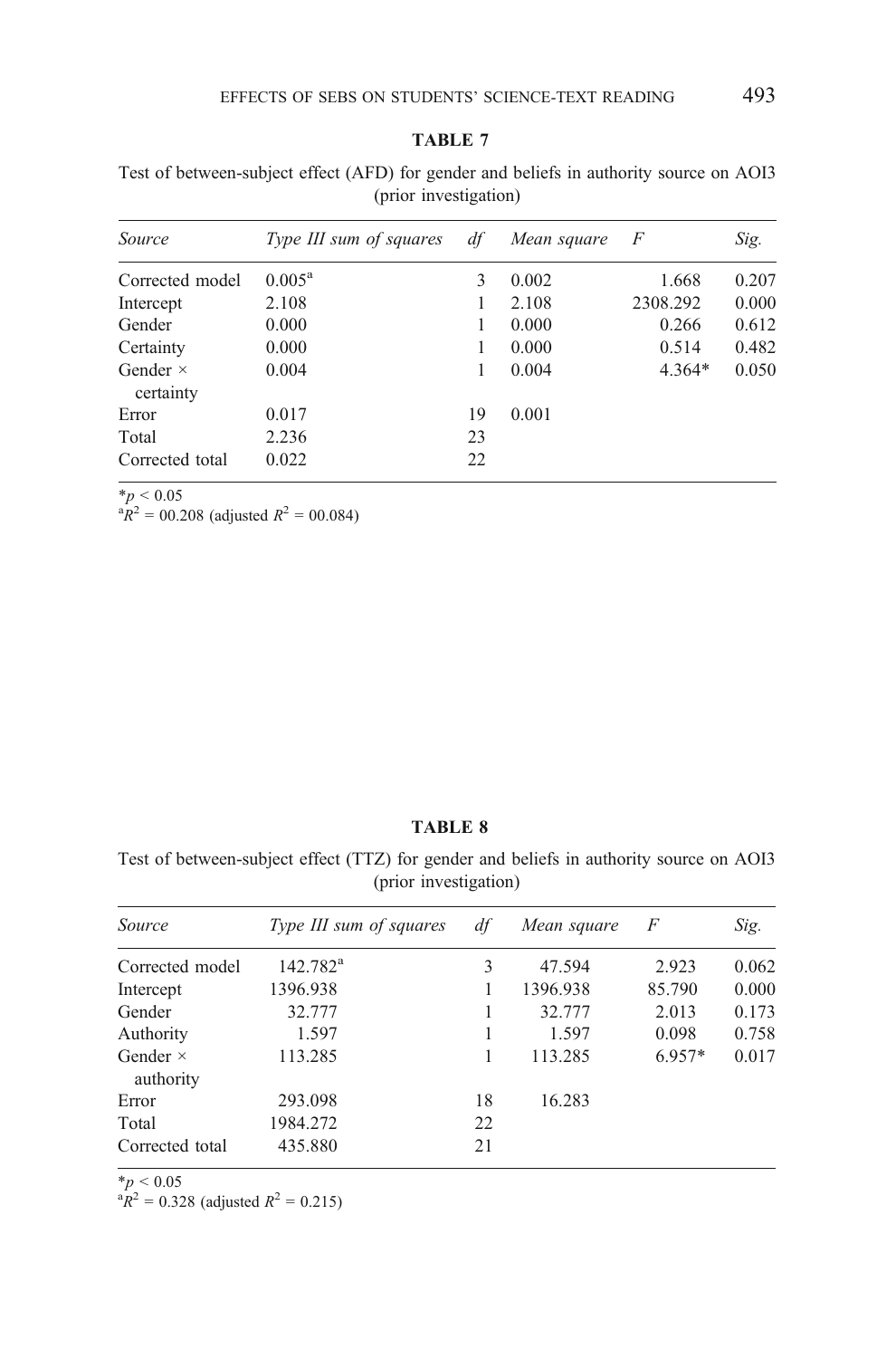<span id="page-21-0"></span>Test of between-subject effect (TTZ) for gender and beliefs in authority source on AOI2 (Data)

| <i>Source</i>                    | Type III sum of squares | df | Mean square | F        | Sig.  |
|----------------------------------|-------------------------|----|-------------|----------|-------|
| Corrected model                  | 154.193 <sup>a</sup>    | 3  | 51.398      | 2.045    | 0.142 |
| Intercept                        | 2852.923                |    | 2852.923    | 113.535  | 0.000 |
| Gender                           | 0.129                   |    | 0.129       | 0.005    | 0.944 |
| Justification                    | 1.991                   |    | 1.991       | 0.079    | 0.781 |
| Gender $\times$<br>justification | 145.619                 |    | 145.619     | $5.795*$ | 0.026 |
| Error                            | 477.434                 | 19 | 25.128      |          |       |
| Total                            | 3981.100                | 23 |             |          |       |
| Corrected total                  | 631.627                 | 22 |             |          |       |

 $*_{p}$  < 0.05<br>  $*_{R}$ <sup>2</sup> = 0.244 (adjusted  $R$ <sup>2</sup> = 0.125)

## TABLE 10

Test of between-subject effect (PTFD) for gender and beliefs in authority source on AOI13 (data)

| Source                       | Type III sum of squares | df | Mean square | F        | Sig.  |
|------------------------------|-------------------------|----|-------------|----------|-------|
| Corrected model              | $39.345^{\circ}$        | 3  | 13.115      | 2.823    | 0.068 |
| Intercept                    | 413.453                 |    | 413.453     | 88.986   | 0.000 |
| Gender                       | 3.104                   |    | 3.104       | 0.668    | 0.424 |
| Authority                    | 2.424                   |    | 2.424       | 0.522    | 0.479 |
| Gender $\times$<br>authority | 32.161                  | 1  | 32.161      | $6.922*$ | 0.017 |
| Error                        | 83.633                  | 18 | 4.646       |          |       |
| Total                        | 528.766                 | 22 |             |          |       |
| Corrected total              | 122.978                 | 21 |             |          |       |

\*p < 0.05<br> ${}^{3}R^{2}$  = 0.320 (adjusted  $R^{2}$  = 0.207)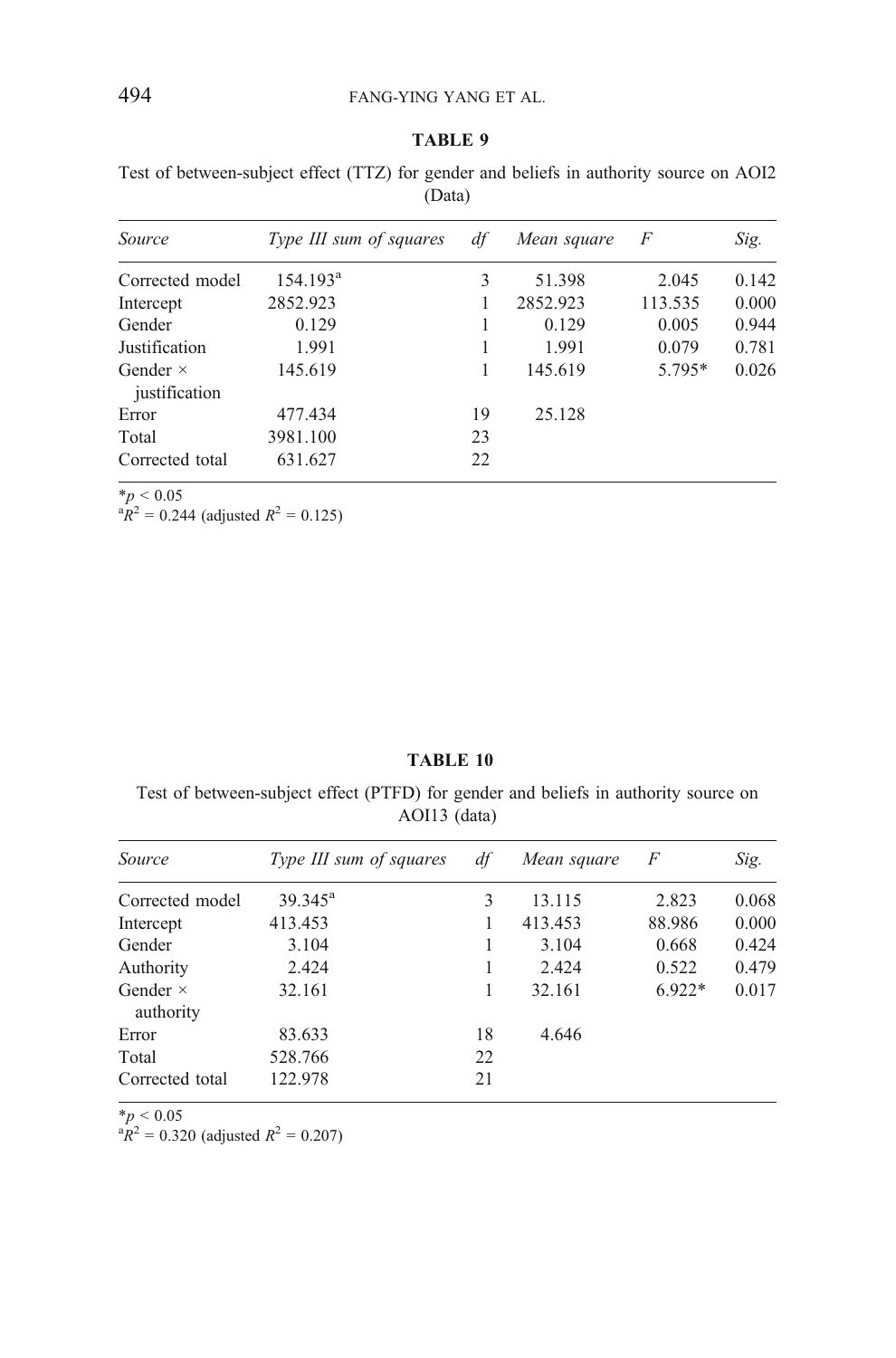<span id="page-22-0"></span>Test of between-subject effect (PTFD) for gender and beliefs in authority source on AOI1 (fact)

| Source                       | Type III sum of squares | df | Mean square | F        | Sig.  |
|------------------------------|-------------------------|----|-------------|----------|-------|
| Corrected model              | $300.000^a$             | 3  | 100.000     | 6.072    | 0.004 |
| Intercept                    | 8317.046                |    | 8317.046    | 505.024  | 0.000 |
| Gender                       | 78.997                  |    | 78.997      | 4.797    | 0.041 |
| Certainty                    | 1.200                   |    | 1.200       | 0.073    | 0.790 |
| Gender $\times$<br>certainty | 216.852                 |    | 216.852     | 13.168** | 0.002 |
| Error                        | 312.904                 | 19 | 16.469      |          |       |
| Total                        | 10,338.620              | 23 |             |          |       |
| Corrected total              | 612.904                 | 22 |             |          |       |

\*\*p < 0.01<br>  ${}^{4}R^{2} = 0.489$  (adjusted  $R^{2} = 0.409$ )

#### **REFERENCES**

- Anderson, O. R., Love, B. C. & Tsai, M. J. (2014). Neuroscience perspectives for science and mathematics learning in technology-enhanced learning environment. International Journal of Science and Mathematics Education, 12(3), 467–474.
- Barnes, G. R. (2008). Cognitive processes involved in smooth pursuit eye movements. Brain and Cognition, 68(3), 309–326.
- Cano, F. (2005). Epistemological beliefs and approaches to learning: Their change through secondary school and their influence on academic performance. British Journal of Educational Psychology, 75(2), 203–221.
- Cano, F. & Cardelle-Elawar, M. (2004). An integrated analysis of secondary school students' conceptions and beliefs about learning. *European Journal of Psychology of* Education, 19(2), 167–187.
- Chen, Y. C. & Yang, F. Y. (2014). Probing the relationship between process of spatial problems solving and science learning: An eye tracking approach. International Journal of Science and Mathematics Education, 12(3), 555–577.
- Chuang, H.-H. & Liu, H.-C. (2011). Effects of different multimedia presentations on viewers' information-processing activities measured by eye-tracking technology. Journal of Science Education and Technology, 21(2), 276–286.
- Conley, A. M., Pintrich, P. R., Vekiri, I. & Harrison, D. (2004). Changes in epistemological beliefs in elementary science students. Contemporary Educational Psychology, 29(2), 186–204.
- Coward, F. L., Crooks, S. M., Flores, R. & Dao, D. (2012). Examining the effect of gender and presentation mode on learning from a multimedia presentation. Multidisciplinary Journal of Gender Studies, 1, 48–69.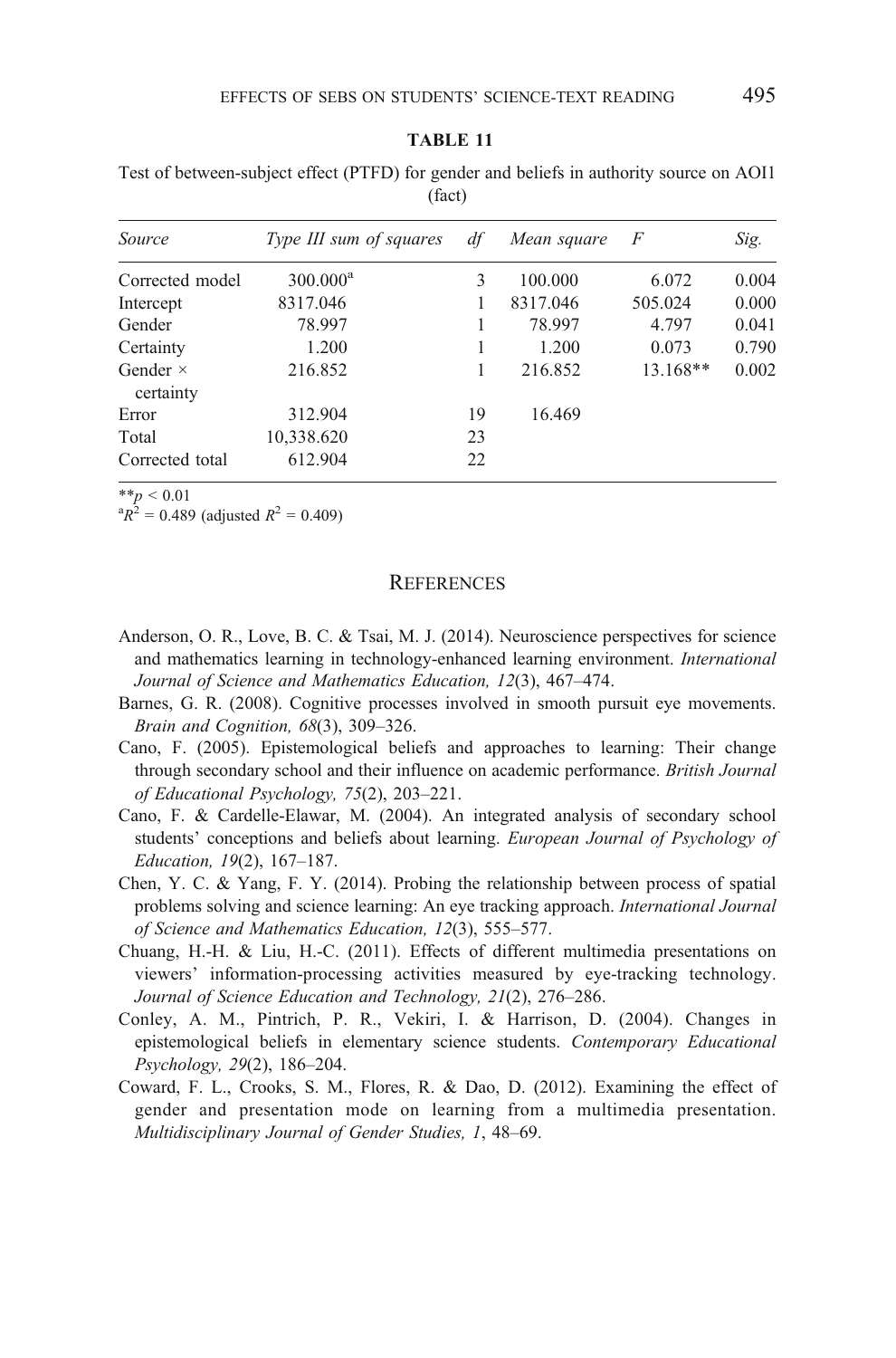- <span id="page-23-0"></span>Ferguson, L. E. & Bråten, I. (2013). Student profiles of knowledge and epistemic beliefs: Changes and relation to multiple-text comprehension. Learning and Instruction, 25, 49–61.
- Flores, R., Coward, F. & Crooks, S. M. (2010–2011). Examining the influence of gender on the modality effect. Journal of Educational Technology Systems, 39(1), 87–103.
- Ho, H. N. J., Tsai, M. J., Wang, C. Y. & Tsai, C. C. (2014). Prior knowledge and online inquiry-based science reading: Evidence from eye tracking. International Journal of Science and Mathematics Education, 12(3), 525–554.
- Hofer, B. K. (2000). Dimensionality and disciplinary differences in personal epistemology. Contemporary Educational Psychology, 25(4), 378–405.
- Hofer, B. K. & Pintrich, P. R. (1997). The development of epistemological theories: Beliefs about knowledge and knowing and their relation to learning. Review of Educational Research, 67(1), 88–140.
- Hyönä, J. (2010). The use of eye movements in the study of multimedia learning. Learning and Instruction, 20(2), 172–176.
- Kaushanskaya, M., Marian, V. & Yoo, J. (2011). Gender differences in adult word learning. Acta Psychologica, 137, 24–35.
- Kendeou, P., Muis, K. R. & Fulton, S. (2011). Reader and text factors on reading comprehension processes. Journal of Research in Reading, 34, 365–383.
- Kitchener, K. S. (1983). Cognition, metacognition and epistemic cognition. *Human* Development, 26, 222–232.
- Kowler, E. (2011). Eye movements: The past 25 years. Vision Research, 51(13), 1457– 1483.
- Kreiner, H., Sturt, P. & Garrod, S. (2008). Processing definitional and stereotypical gender in reference resolution: Evidence from eye-movements. Journal of Memory and Language, 58(2), 239–261.
- Lai, M. L., Tsai, M. J., Yang, F. Y., Hsu, C. Y., Liu, T. C., Lee, S. W. Y., ... Tsai, C. C. (2013). A review of using eye-tracking technology in exploring learning from 2000 to 2012. Educational Research Review, 10, 90–115.
- Liang, J.-C., Lee, M.-H. & Tsai, C.-C. (2010). The relations between scientific epistemological beliefs and approaches to learning science among science-major undergraduates in Taiwan. Asia-Pacific Education Researcher, 19(1), 43-59.
- Liang, J.-C. & Tsai, C.-C. (2010). Relational analysis of college science-major students' epistemological beliefs toward science and conceptions of learning science. International Journal of Science Education, 32(17), 2273–2289.
- Lin, T.-J., Deng, F., Chai, C. S. & Tsai, C.-C. (2013). High school students' scientific epistemological beliefs, motivation in learning science, and their relationships: A comparative study within the Chinese culture. International Journal of Educational Development, 33(1), 37–47.
- Liu, H.-C., Lai, M.-L. & Chuang, H.-H. (2011). Using eye-tracking technology to investigate the redundant effect of multimedia web pages on viewers' cognitive processes. Computers in Human Behavior, 27(6), 2410–2417.
- Liu, C. J. & Shen, M. H. (2011). The influence of different representation on solving concentration problems at elementary school. Journal of Science Education and Technology, 20(5), 621–629.
- Lowrie, T. & Diezmann, C. M. (2011). Solving graphics tasks: Gender differences in middle-school students. Learning and Instruction, 21(1), 109–125.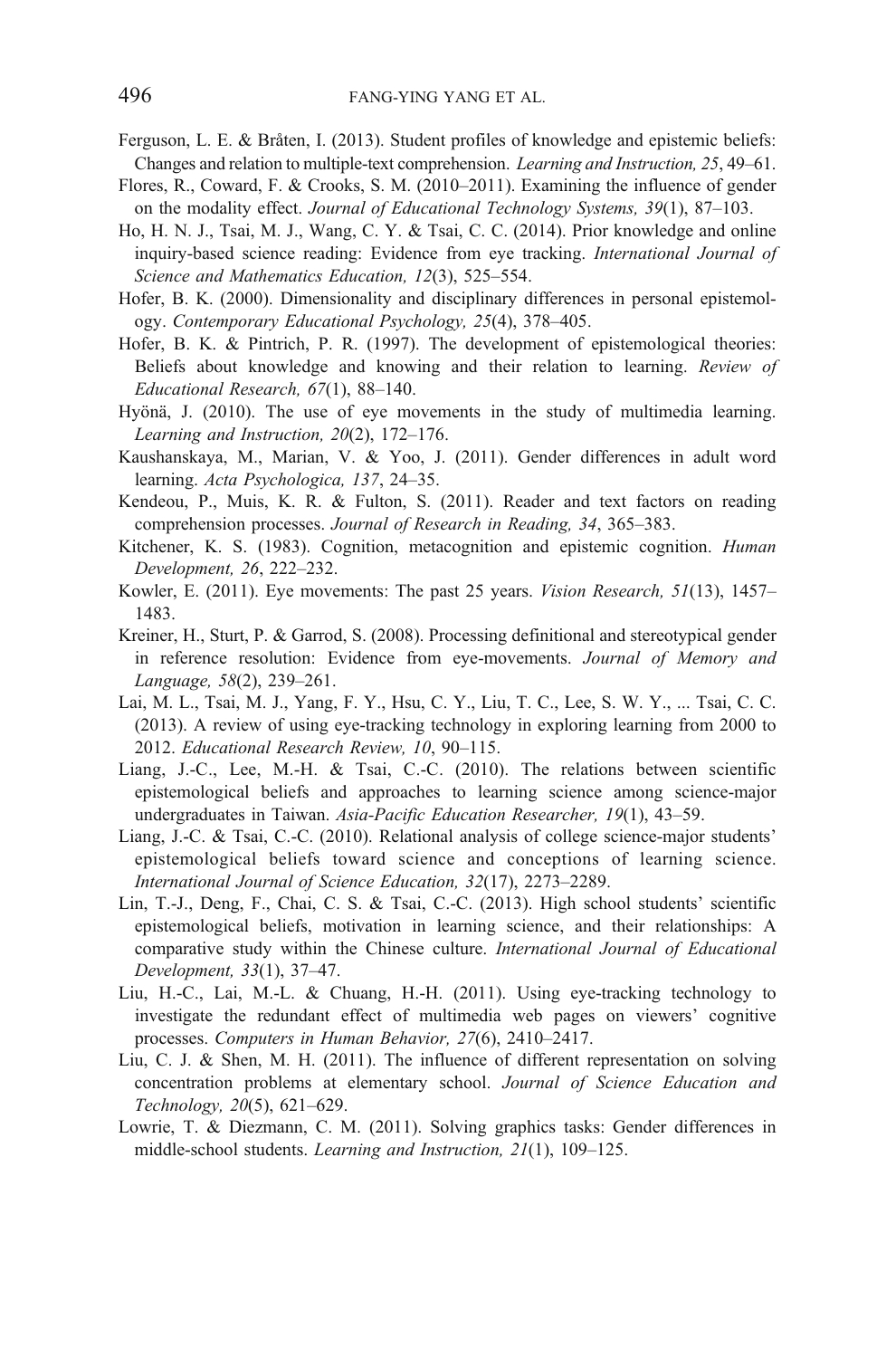- <span id="page-24-0"></span>Mason, L., Pluchino, P., Tornatora, M. C. & Ariasi, N. (2013a). An eye-tracking study of learning from science text with concrete and abstract illustrations. The Journal of Experimental Education, 81, 356–384.
- Mason, L., Tornatora, M. C. & Pluchino, P. (2013b). Do fourth graders integrate text and picture in processing and learning from an illustrated science text? Evidence from eyemovement patterns. Computers & Education, 60(1), 95-109.
- Mayer, R. E. (2003). The promise of multimedia learning: Using the same instruction design methods across different media. Learning and Instruction, 13(2), 125–139.
- Mayer, R. E. & Moreno, R. (2002). Aids to computer-based multimedia learning. Learning and Instruction, 12(1), 107–119.
- Mayer, R. E. & Sims, V. K. (1994). For whom is a picture worth a thousand words? Extensions of a dual-coding theory of multimedia learning. Journal of Educational Psychology, 86(3), 389–401.
- McGeown, S., Goodwin, H., Henderson, N. & Wright, P. (2012). Gender differences in reading motivation: does sex or gender identify provide a better account? Journal of Research in Reading, 35, 328–336.
- Mikkilä-Erdmann, M., Penttinen, M., Anto, E. & Olkinuora, E. (2008). Problems of constructing mental models during learning from science text. Eye tracking methodology meets conceptual change. In D. Ifenthaler, P. Pirnay-Dummer & J. M. Spector (Eds.), Understanding models for learning and instruction (pp. 63–79). New York, NY: Routledge.
- Ozkal, K., Tekkaya, C., Cakiroglu, J. & Sungur, S. (2009). A conceptual model of relationships among constructivist learning environment perceptions, epistemological beliefs, and learning approaches. *Learning and Individual Differences*, 19(1), 71–79.
- Passig, D. & Levin, H. (1999). Gender interest differences with multimedia learning interfaces. Computers in Human Behavior, 15(2), 173–183.
- Rayner, K. (1998). Eye movements in reading and information processing: 20 years of research. Psychological Bulletin, 124(3), 372–422.
- Rayner, K. (2009). Eye movements and attention in reading, scene perception, and visual search. The Quarterly Journal of Experimental Psychology, 62(8), 1457–1506.
- Reed, S. K. (2006). Cognitive architectures for multimedia learning. *Educational* Psychologist, 41(2), 87–98.
- Riding, R. J. & Grimley, M. (1999). Cognitive style, gender and learning from multimedia materials in 11-year-old children. British Journal of Educational Psychology, 30(1), 43–56.
- Ruigrok, A. N. V., Salimi-Khorshidi, G., Lai, M. G., Baron-Cohen, S., Lombard, M. V., Tait, R. J. & Suckling, J. (2014). A meta-analysis of sex differences in human brain structure. Neuroscience and Biobehavioral Reviews, 39, 34–50.
- Sanchez, C. A. & Wiley, J. (2010). Sex differences in science learning: Closing the gap through animations. Learning and Individual Differences, 20(3), 271–275.
- Schreiber, J. B. & Shinn, D. (2003). Epistemological beliefs of community college students and their learning processes. Community College Journal of Research and Practice, 27(8), 699–709.
- She, H.-C. & Chen, Y.-Z. (2009). The impact of multimedia effect on science learning: Evidence from eye movements. Computers & Education, 53(4), 1297–1307.
- Slykhuis, D., Wiebe, E. & Annetta, L. (2005). Eye-tracking students' attention to PowerPoint photographs in a science education setting. Journal of Science Education and Technology, 14(5/6), 509–520.